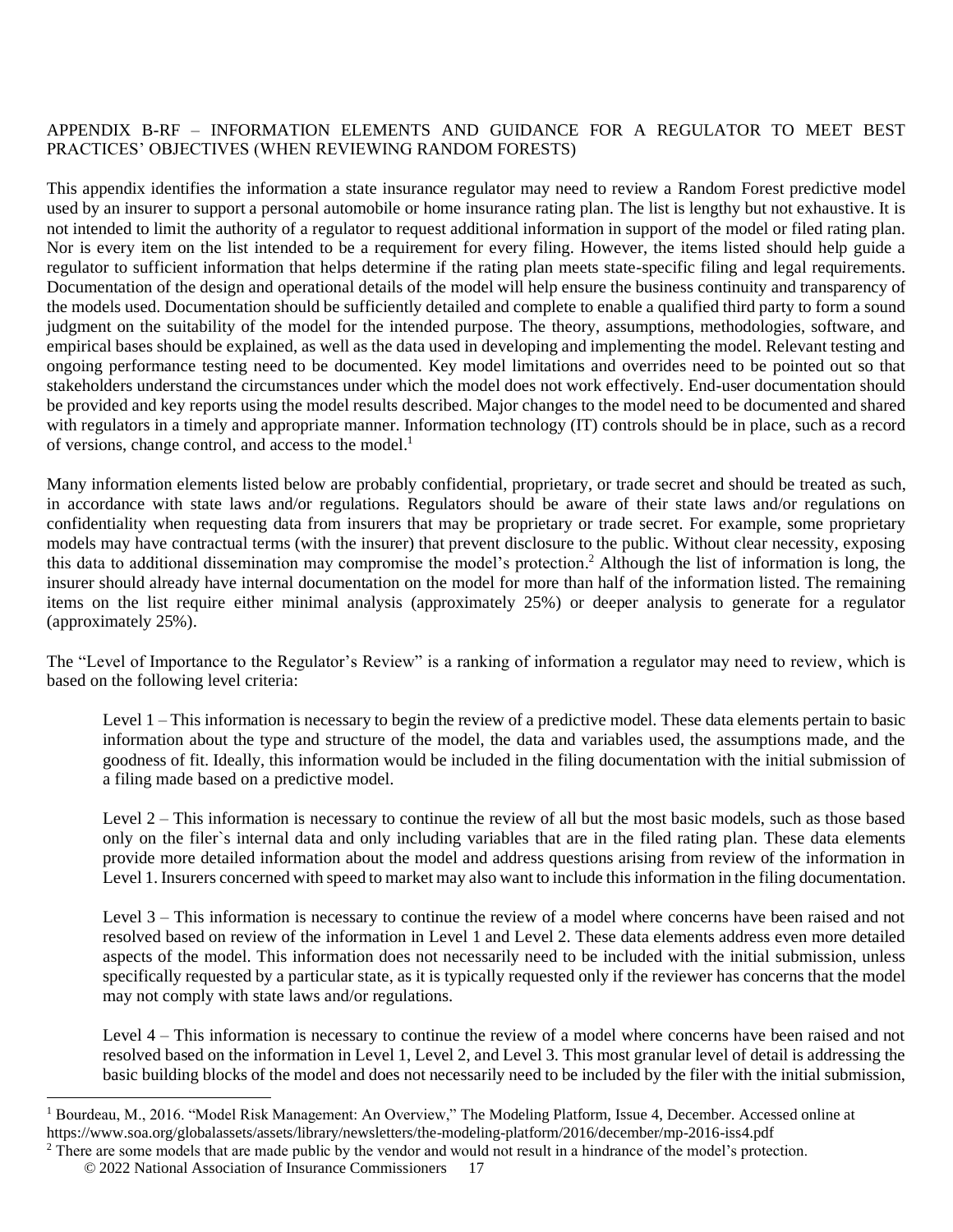unless specifically requested by a particular state. It is typically requested only if the reviewer has serious concerns that the model may produce rates or rating factors that are excessive, inadequate, and/or unfairly discriminatory.

Appendix B-RF is focused on Random Forest models and should not be referenced in the review of other model types. Random Forest models are a tree-based approach with many significant differences from GLMs. This Appendix B-RF is intended to provide state guidance for the review of rate filings based on Random Forest models.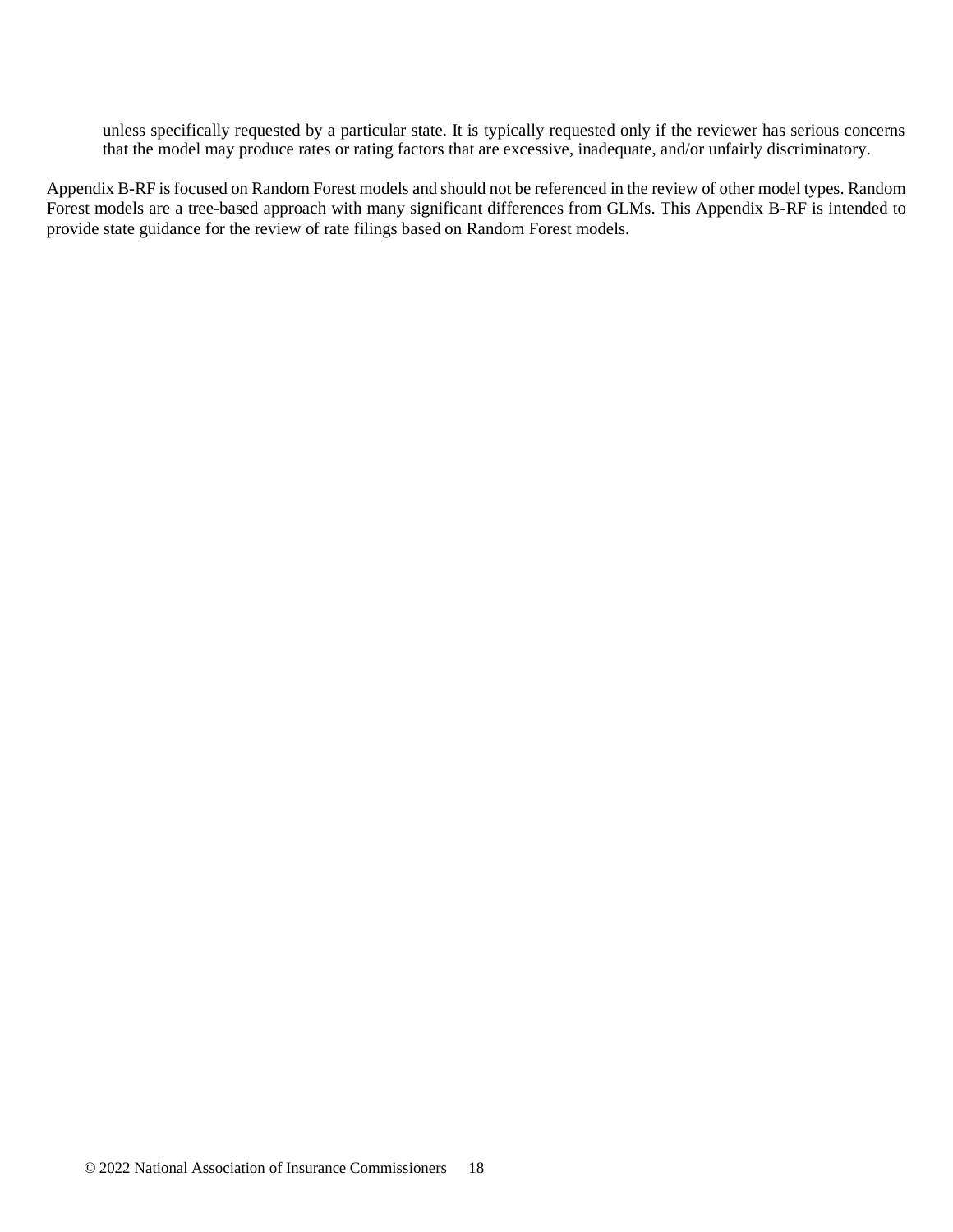### **A. SELECTING MODEL INPUT**

| <b>Section</b> | <b>Information Element</b>                                                                                                                                                                   | Level of<br><b>Importance</b><br>to the<br>Regulator's<br><b>Review</b> | <b>Comments</b>                                                                                                                                                                                                                                                                                                                                                                                                                                                                                                                                                                                                    |
|----------------|----------------------------------------------------------------------------------------------------------------------------------------------------------------------------------------------|-------------------------------------------------------------------------|--------------------------------------------------------------------------------------------------------------------------------------------------------------------------------------------------------------------------------------------------------------------------------------------------------------------------------------------------------------------------------------------------------------------------------------------------------------------------------------------------------------------------------------------------------------------------------------------------------------------|
|                | 1. Available Data Sources                                                                                                                                                                    |                                                                         |                                                                                                                                                                                                                                                                                                                                                                                                                                                                                                                                                                                                                    |
| A.1.a          | Review the details of sources for both insurance and<br>non-insurance data used as input to the model (only<br>need sources for filed input characteristics included in<br>the filed model). | $\mathbf{1}$                                                            | Request details of data sources, whether internal to the<br>company or from external sources. For insurance<br>experience (policy or claim), determine whether data is<br>aggregated by calendar, accident, fiscal, or policy year<br>and when it was last evaluated. For each data source,<br>get a list of all data elements used as input to the model<br>that came from that source. For insurance data, get a<br>list all companies whose data is included in the datasets.                                                                                                                                   |
|                |                                                                                                                                                                                              |                                                                         | Request details of any non-insurance data used<br>(customer-provided or other), whether the data was<br>collected by use of a questionnaire/checklist, whether<br>data was voluntarily reported by the applicant, and<br>whether any of the data is subject to the federal Fair<br>Credit Reporting Act (FCRA). If the data is from an<br>outside source, find out what steps were taken to verify<br>the data was accurate, complete, and unbiased in terms<br>of a relevant and representative time frame,<br>representative of potential exposures, and lacking in<br>obvious correlation to protected classes. |
|                |                                                                                                                                                                                              |                                                                         | Note: Reviewing source details should not make a<br>difference when the model is new or refreshed;<br>refreshed models would report the prior version list<br>with the incremental changes due to the refresh.                                                                                                                                                                                                                                                                                                                                                                                                     |
| A.1.b          | Reconcile aggregated insurance data underlying the<br>model with available external insurance reports.                                                                                       | $\overline{4}$                                                          | Accuracy of insurance data should be reviewed. It is<br>assumed that the data in the insurer's data banks is<br>subject to routine internal company audits and<br>reconciliation. "Aggregated data" is straight from the<br>insurer's data banks without further modification (i.e.,<br>not scrubbed or transformed for the purposes of<br>modeling). In other words, the data would not have<br>been specifically modified for the purpose of model<br>building. The company should provide some form of<br>reasonability check that the data makes sense when<br>checked against other audited sources.          |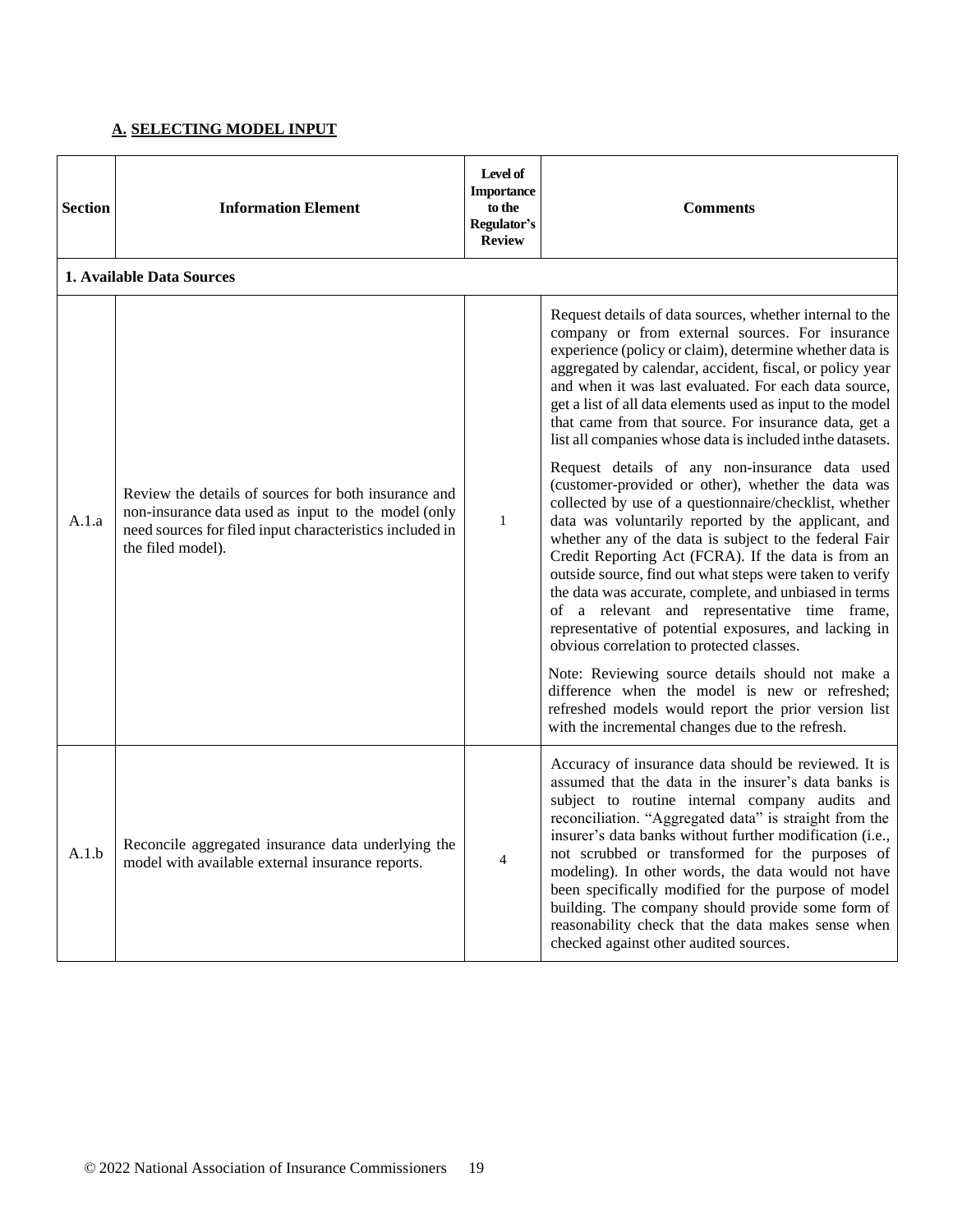| <b>Section</b> | <b>Information Element</b>                                                                                                                  | Level of<br><b>Importance</b><br>to the<br>Regulator's<br><b>Review</b> | <b>Comments</b>                                                                                                                                                                                                                                                                                                                                                                                                                                                                                                                                                                                                                                                                                                                                                                                                                                                                                                                                                                                                        |
|----------------|---------------------------------------------------------------------------------------------------------------------------------------------|-------------------------------------------------------------------------|------------------------------------------------------------------------------------------------------------------------------------------------------------------------------------------------------------------------------------------------------------------------------------------------------------------------------------------------------------------------------------------------------------------------------------------------------------------------------------------------------------------------------------------------------------------------------------------------------------------------------------------------------------------------------------------------------------------------------------------------------------------------------------------------------------------------------------------------------------------------------------------------------------------------------------------------------------------------------------------------------------------------|
| A.1.c          | Review the geographic scope and geographic<br>exposure distribution of the raw data for relevance to<br>the state where the model is filed. | 2                                                                       | Many models are developed using a countrywide or a<br>regional dataset. The company should explain how the<br>data used to build the model makes sense for a specific<br>state. The regulator should inquire which states were<br>included in the data underlying the model build,<br>testing, and validation. The company should explain<br>why any states were excluded from the countrywide<br>data. The company should provide an explanation<br>where the data came from geographically and that it is<br>a good representation for a state; i.e., the distribution<br>by state should not introduce a geographic bias.<br>However, there could be a bias by peril or wind-<br>resistant building codes. Evaluate whether the data is<br>relevant to the loss potential for which it is being used.<br>For example, verify that hurricane data is only used<br>where hurricanes can occur. The company should<br>provide a demonstration that the model fits well on the<br>specific state or surrounding region. |
| 2. Sub-Models  |                                                                                                                                             |                                                                         |                                                                                                                                                                                                                                                                                                                                                                                                                                                                                                                                                                                                                                                                                                                                                                                                                                                                                                                                                                                                                        |
| A.2.a          | Consider the relevance of (i.e., whether there is bias)<br>of overlapping data or variables used in the model and<br>sub-models.            | 3                                                                       | Check if the same variables/datasets were used in the<br>model, a sub-model, or as stand-alone rating<br>characteristics. Random Forest models<br>handle<br>redundant variables by splitting on only one of the<br>variables within each component tree. By contrast,<br>generalized linear models (GLMs) struggle with<br>redundant variables as they try to include redundant<br>variables simultaneously. However, best actuarial<br>practice is to keep models as parsimonious as possible<br>and only include additional variables that contribute<br>significant additional predictive power.                                                                                                                                                                                                                                                                                                                                                                                                                    |
| A.2.b          | Determine if the sub-model was previously approved<br>(or accepted) by the regulatory agency.                                               | 1                                                                       | If the sub-model was previously approved/accepted,<br>that may reduce the extent of the sub-model's review.<br>If approved, obtain the tracking number(s) (e.g., state,<br>System for Electronic Rates & Forms Filing [SERFF])<br>and verify when and if it was the same model currently<br>under review.<br>Note: A previous approval does not necessarily confer<br>a guarantee of ongoing approval; e.g., when statutes<br>and/or regulations have changed or if a model's<br>indications have been undermined by subsequent<br>empirical experience. However, knowing whether a<br>model has been previously approved can help focus the<br>regulator's efforts and determine whether the prior<br>decision needs to be revisited. In some circumstances,<br>direct dialogue with the vendor could be quicker and<br>more useful.                                                                                                                                                                                  |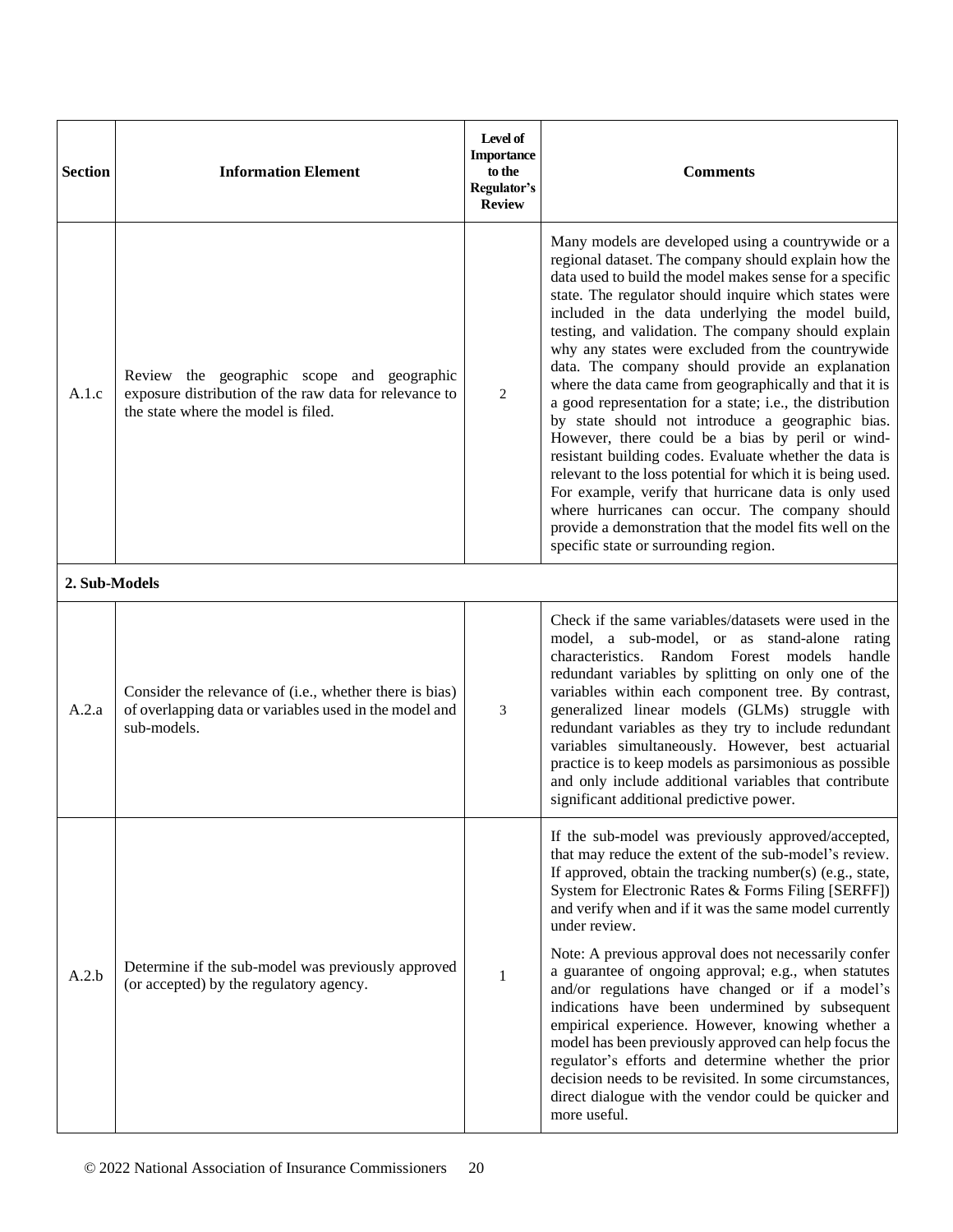| <b>Section</b> | <b>Information Element</b>                                                                                                                                                      | Level of<br><b>Importance</b><br>to the<br>Regulator's<br><b>Review</b> | <b>Comments</b>                                                                                                                                                                                                                                                                                                                                                                                                                                                                                                                                                                                                                                                                                                                                                          |
|----------------|---------------------------------------------------------------------------------------------------------------------------------------------------------------------------------|-------------------------------------------------------------------------|--------------------------------------------------------------------------------------------------------------------------------------------------------------------------------------------------------------------------------------------------------------------------------------------------------------------------------------------------------------------------------------------------------------------------------------------------------------------------------------------------------------------------------------------------------------------------------------------------------------------------------------------------------------------------------------------------------------------------------------------------------------------------|
| A.2.c          | Determine if the sub-model output was used as input<br>to the Random Forest; obtain the vendor name, as well<br>as the name and version of the sub-model.                       |                                                                         | To accelerate the review of the filing, it may be<br>desirable to request (from the company) the name and<br>contact information for a vendor representative. The<br>company should provide the name of the third-party<br>vendor and a contact in the event the regulator has<br>questions. The "contact" can be an intermediary at the<br>insurer (e.g., a filing specialist), who can place the<br>regulator in direct contact with a subject matter expert<br>(SME) at the vendor.                                                                                                                                                                                                                                                                                   |
|                |                                                                                                                                                                                 | $\mathbf{1}$                                                            | Examples of such sub-models include credit/financial<br>scoring algorithms and household composite score<br>models. Sub-models can be evaluated separately and in<br>the same manner as the primary model under<br>evaluation. A sub-model contact for additional<br>information should be provided. Sub-model SMEs<br>may need to be brought into the conversation with<br>regulators (whether in-house or third-party sub-models<br>are used).                                                                                                                                                                                                                                                                                                                         |
| A.2.d          | If using catastrophe model output, identify the vendor<br>and the model settings/assumptions used when the<br>model was run.                                                    | $\mathbf{1}$                                                            | To accelerate the review of the filing, get contact<br>information for the SME that ran the model and an<br>SME from the vendor. The "SME" can be an<br>intermediary at the insurer (e.g., a filing specialist),<br>who can place the regulator in direct contact with the<br>appropriate SMEs at the insurer or model vendor.<br>For example, it is important to know hurricane model<br>settings for storm surge, demand surge, and long-<br>term/short-term views.                                                                                                                                                                                                                                                                                                    |
| A.2.e          | Obtain an explanation of how catastrophe models are<br>integrated into the model to ensure no double-<br>counting.                                                              | $\mathbf{1}$                                                            | If a weather-based sub-model is input to the Random<br>Forest under review, loss data used to develop the<br>model should not include loss experience associated<br>with the weather-based sub-model. Doing so could<br>cause distortions in the modeled results by double-<br>counting such losses when determining relativities or<br>loss loads in the filed rating plan.<br>For example, redundant losses in the data may occur<br>when non-hurricane wind losses are included in the<br>data while also using a severe convective storm model<br>in the actuarial indication. Such redundancy may also<br>occur with the inclusion of fluvial or pluvial flood<br>losses when using a flood model or inclusion of freeze<br>losses when using a winter storm model. |
| A.2.f          | If using output of any scoring algorithms, obtain a list<br>of the variables used to determine the score, and<br>provide the source of the data used to calculate the<br>score. | 1                                                                       | Any sub-model should be reviewed in the same manner<br>as the primary model that uses the sub-model's output<br>as input. Depending on the result of item A.2.b, the<br>importance of this item may be decreased.                                                                                                                                                                                                                                                                                                                                                                                                                                                                                                                                                        |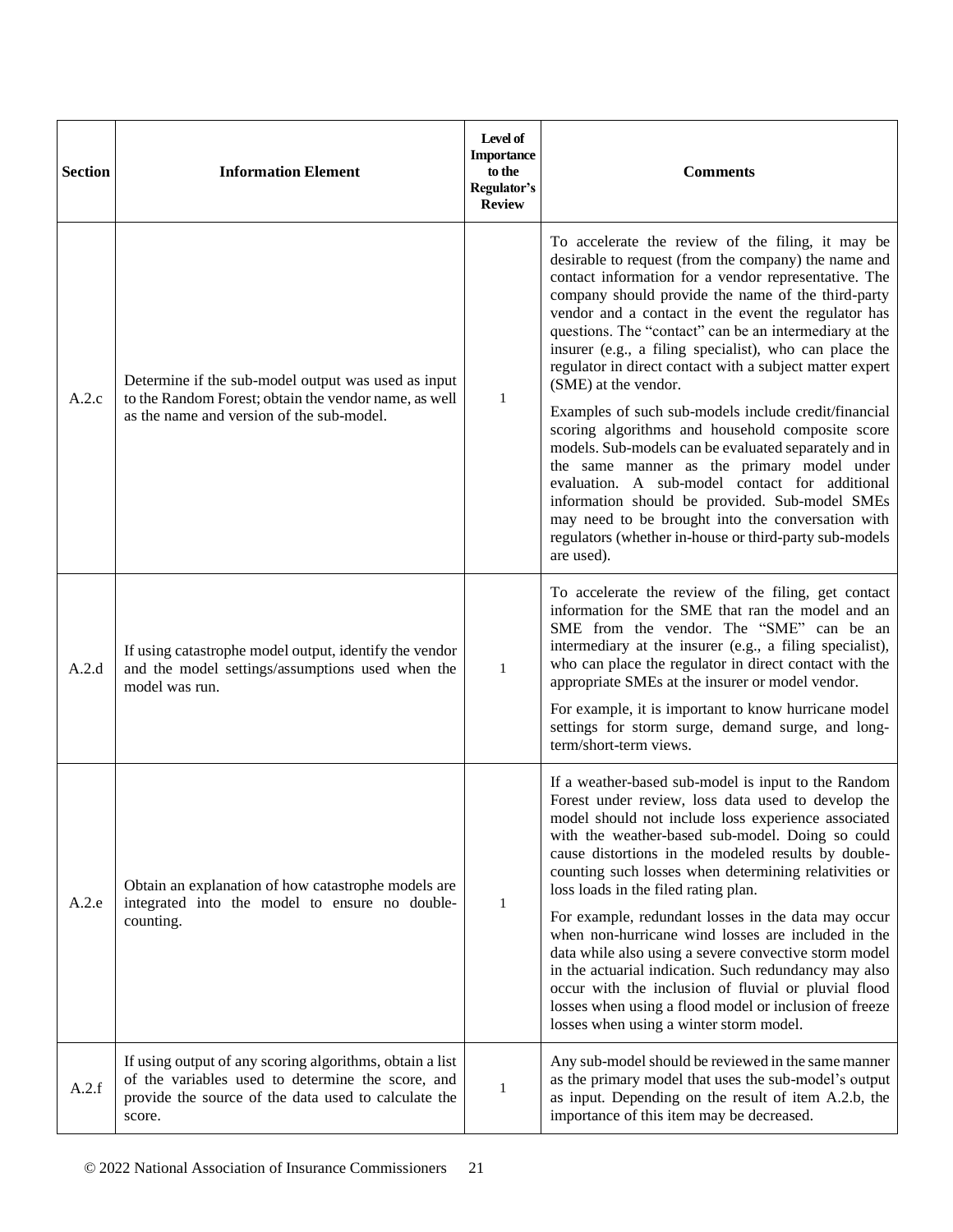| <b>Section</b> | <b>Information Element</b>                                                                                                                                                                                                                                                                                     | Level of<br><b>Importance</b><br>to the<br>Regulator's<br><b>Review</b> | <b>Comments</b>                                                                                                                                                                                                                                                                                                                                                                                                                                                                                                                                                                                                                                                                                                                        |
|----------------|----------------------------------------------------------------------------------------------------------------------------------------------------------------------------------------------------------------------------------------------------------------------------------------------------------------|-------------------------------------------------------------------------|----------------------------------------------------------------------------------------------------------------------------------------------------------------------------------------------------------------------------------------------------------------------------------------------------------------------------------------------------------------------------------------------------------------------------------------------------------------------------------------------------------------------------------------------------------------------------------------------------------------------------------------------------------------------------------------------------------------------------------------|
|                | 3. Adjustments to Data                                                                                                                                                                                                                                                                                         |                                                                         |                                                                                                                                                                                                                                                                                                                                                                                                                                                                                                                                                                                                                                                                                                                                        |
| A.3.a          | Determine if premium, exposure, loss, or expense<br>data were adjusted (e.g., on-leveled, developed,<br>trended, adjusted for catastrophe experience, or<br>capped). If so, how? Do the adjustments vary for<br>different segments of the data? If so, identify the<br>segments and how the data was adjusted. |                                                                         | The rating plan or indications underlying the rating<br>plan may provide special treatment of large losses and<br>non-modeled large loss events. If such treatments exist,<br>the company should provide an explanation of how<br>they were handled. These treatments need to be<br>identified, and the company/regulator needs to<br>determine whether model data needs to be adjusted.                                                                                                                                                                                                                                                                                                                                               |
|                |                                                                                                                                                                                                                                                                                                                | $\overline{2}$                                                          | For example, should large bodily injury (BI) liability<br>losses in the case of personal automobile insurance be<br>excluded, or should large non-catastrophe wind/hail<br>claims in home insurance be excluded from the<br>model's training, test, and validation data? Look for<br>anomalies in the data that should be addressed. For<br>example, is there an extreme loss event in the data? If<br>other processes were used to load rates for specific loss<br>events, how is the impact of those losses considered?<br>Examples of losses that can contribute to anomalies in<br>the data are large losses or flood, hurricane, or severe<br>convective storm losses for personal automobile<br>comprehensive or home insurance. |
|                |                                                                                                                                                                                                                                                                                                                |                                                                         | Premium should be brought to current rate level if the<br>target variable is calculated with a premium metric,<br>such as loss ratio. Premium can be brought to current<br>rate level with the extension of exposures method or<br>the parallelogram method. Note that the premium must<br>be on-leveled at a granular variable level for each<br>variable included in the new model if the parallelogram<br>method is used. Statewide on-level factors by coverage<br>are typically sufficient for statewide rate indication<br>development but not sufficient for models that<br>determine rates by variable level.                                                                                                                  |
| A.3.b          | Identify adjustments that were made to aggregated<br>transformations,<br>data (e.g.,<br>binning,<br>and/or<br>categorizations). If any, identify the name of the<br>characteristic/variable, and obtain a description of the<br>adjustment.                                                                    | $\mathbf{1}$                                                            | Pre-modeling binning may be unnecessary in a<br>Random Forest model. The tree model will naturally<br>segment numerical values in the splitting process of the<br>trees. However, if the insurer does bin variables before<br>modeling, the reason should be understood.                                                                                                                                                                                                                                                                                                                                                                                                                                                               |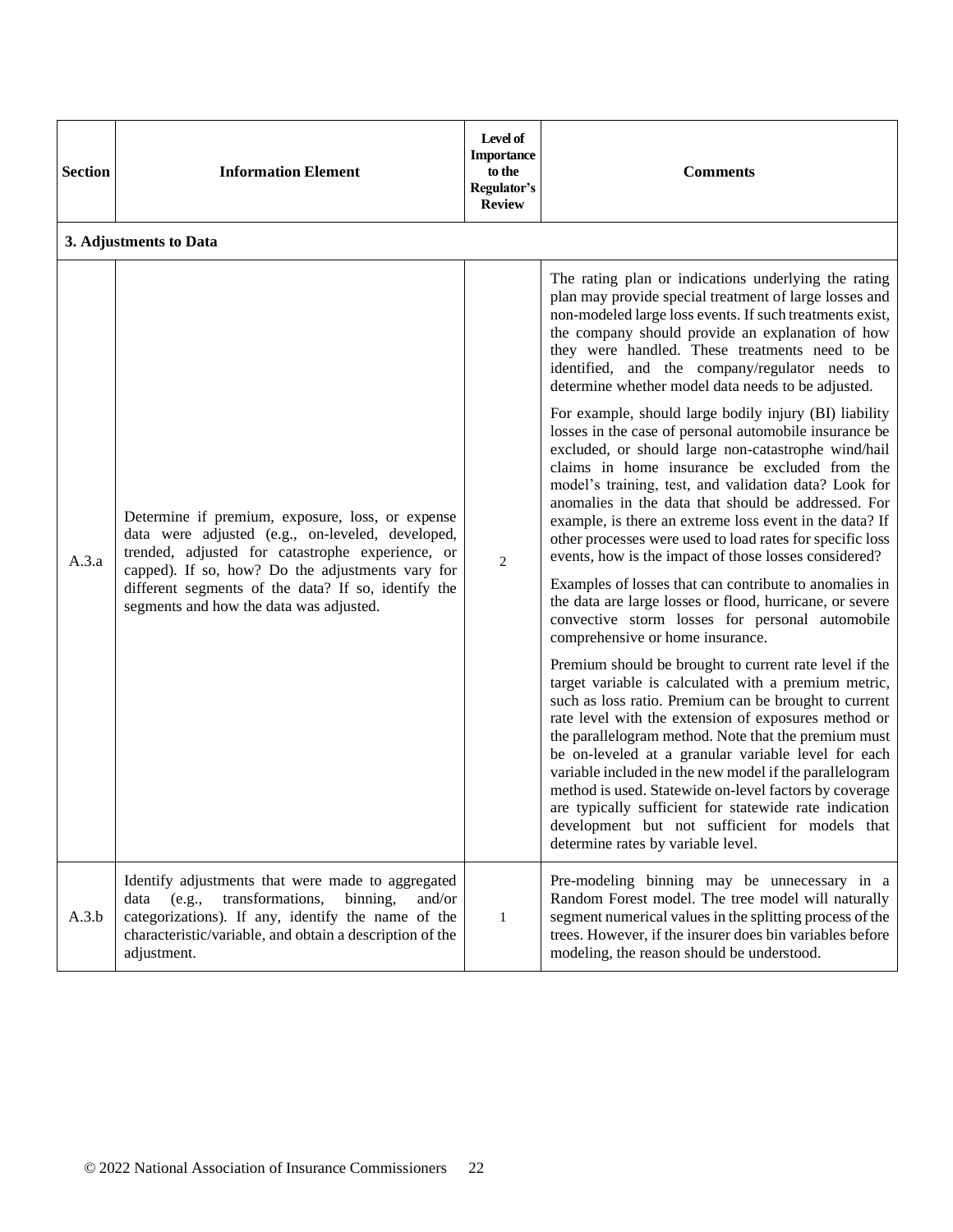| <b>Section</b> | <b>Information Element</b>                                                                                                                                                                                                                                         | Level of<br><b>Importance</b><br>to the<br>Regulator's<br><b>Review</b> | <b>Comments</b>                                                                                                                                                                                                                                                                                                                                                                                                                                                           |
|----------------|--------------------------------------------------------------------------------------------------------------------------------------------------------------------------------------------------------------------------------------------------------------------|-------------------------------------------------------------------------|---------------------------------------------------------------------------------------------------------------------------------------------------------------------------------------------------------------------------------------------------------------------------------------------------------------------------------------------------------------------------------------------------------------------------------------------------------------------------|
| A.3.c          | Ask for aggregated data (one dataset of pre-<br>adjusted/scrubbed data and one dataset of post-<br>adjusted/scrubbed data) that allows the regulator to<br>focus on the univariate distributions and compare raw<br>data to adjusted/binned/transformed/etc. data. | 4                                                                       | This is most relevant for variables that have been<br>"scrubbed" or adjusted.<br>Though most regulators may never ask for aggregated<br>data and do not plan to rebuild any models, a regulator<br>may ask for this aggregated data or subsets of it.<br>It would be useful to the regulator if the percentage of<br>exposures and premium for missing information from                                                                                                   |
|                |                                                                                                                                                                                                                                                                    |                                                                         | the model data by category are provided. This data can<br>be displayed in either graphical or tabular formats.<br>This is most relevant for variables that have been<br>"scrubbed" or adjusted. The regulator should be aware<br>of assumptions the modeler made in handling missing,<br>null, or "not available" values in the data.                                                                                                                                     |
| A.3.d          | Determine how missing data was handled.                                                                                                                                                                                                                            | $\mathbf{1}$                                                            | For example, it would be helpful to the reviewer if the<br>modeler were to provide a statement as to whether<br>there is any systemic reason for missing data. If<br>adjustments or recoding of values were made, they<br>should be explained. It may also be useful to the<br>regulator if the percentage of exposures and premium<br>for missing information from the model data are<br>provided. This data can be displayed in either graphical<br>or tabular formats. |
|                |                                                                                                                                                                                                                                                                    |                                                                         | The modeler should describe the way the tree fitting<br>process handled missing values. The modeler should<br>specify if missing values are treated before running the<br>tree model or if they are allowed to be handled by the<br>tree model.                                                                                                                                                                                                                           |
|                |                                                                                                                                                                                                                                                                    |                                                                         | When creating predictions on new datasets (such as<br>hold out datasets), tree-based models may have<br>different approaches for handling missing data or<br>categorical levels not encountered in the training data<br>for a predictor variable. The modeler should specify the<br>process utilized when this occurs.                                                                                                                                                    |
| A.3.e          | If duplicate records exist, determine how they were<br>handled.                                                                                                                                                                                                    | $\mathbf{1}$                                                            |                                                                                                                                                                                                                                                                                                                                                                                                                                                                           |
| A.3.f          | Determine if there were any material outliers<br>identified and subsequently adjusted during the<br>scrubbing process.                                                                                                                                             | 3                                                                       | Look for a discussion of how outliers were handled. If<br>necessary, the regulator may want to investigate further<br>by getting a list (with description) of the types of<br>outliers, and determine what adjustments were made to<br>each type of outlier. To understand the filer's response,<br>the regulator should ask for the filer's materiality<br>standard.                                                                                                     |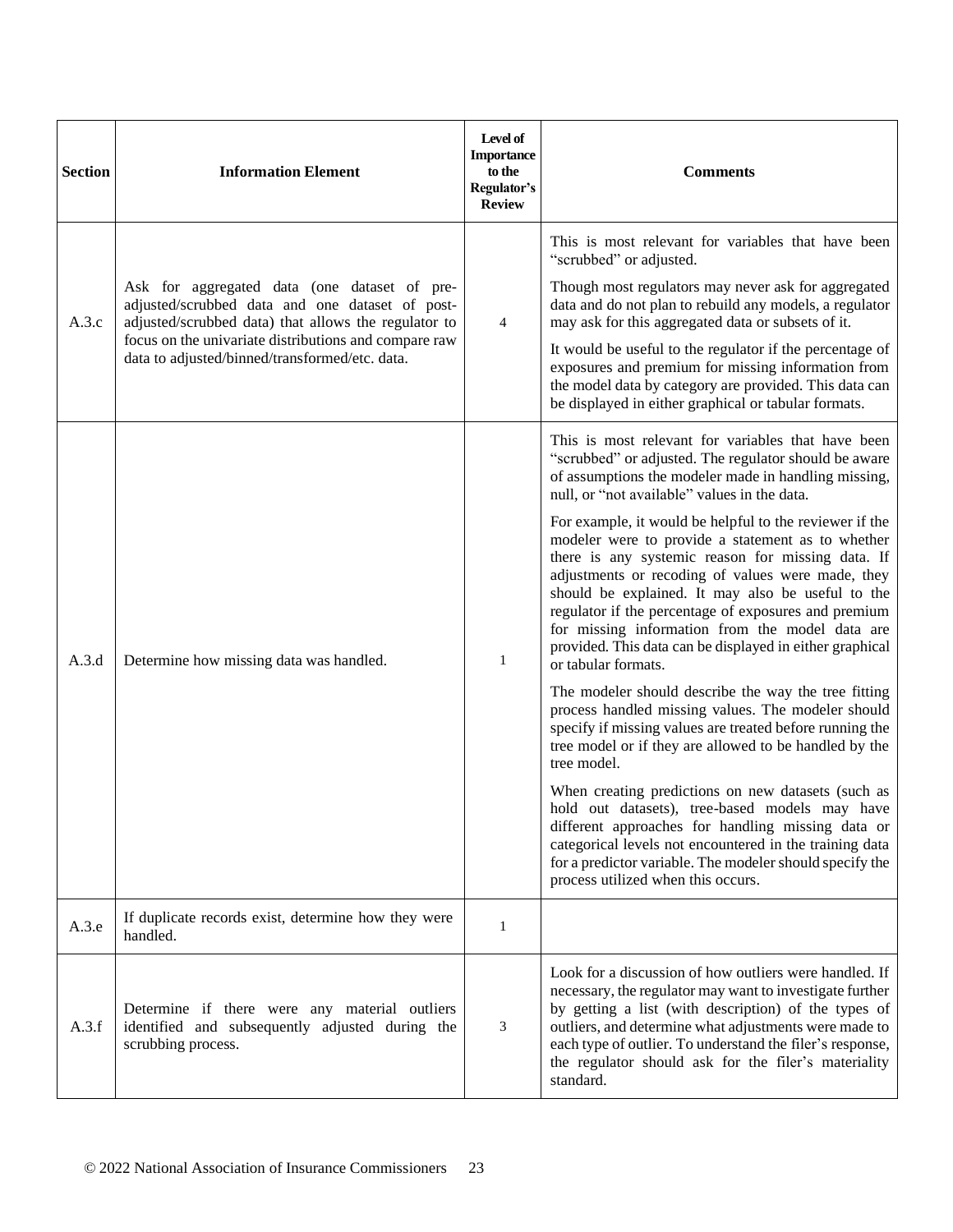| <b>Section</b> | <b>Information Element</b>                                                                                                                                                                                                                                                                                                                                                                                                                          | Level of<br><b>Importance</b><br>to the<br>Regulator's<br><b>Review</b> | <b>Comments</b>                                                                                                                                                                                                                                                                                                        |
|----------------|-----------------------------------------------------------------------------------------------------------------------------------------------------------------------------------------------------------------------------------------------------------------------------------------------------------------------------------------------------------------------------------------------------------------------------------------------------|-------------------------------------------------------------------------|------------------------------------------------------------------------------------------------------------------------------------------------------------------------------------------------------------------------------------------------------------------------------------------------------------------------|
|                | 4. Data Organization                                                                                                                                                                                                                                                                                                                                                                                                                                |                                                                         |                                                                                                                                                                                                                                                                                                                        |
| A.4.a          | Obtain documentation on the methods used to<br>compile and organize data, including procedures to<br>merge data from different sources or filter data based<br>on particular characteristics and a description of any<br>preliminary analyses, data checks, and logical tests<br>performed on the data and the results of those tests.                                                                                                              | $\overline{2}$                                                          | This should explain how data from separate sources<br>was merged and/or how subsets of policies, based on<br>selected characteristics, are filtered to be included in<br>the data underlying the model and the rationale for that<br>filtering.                                                                        |
| A.4.b          | Obtain documentation on the insurer's process for<br>appropriateness, reasonableness,<br>reviewing the<br>consistency, and comprehensiveness of the data,<br>including a discussion of the rational relationship the<br>data has to the predicted variable.                                                                                                                                                                                         | $\overline{2}$                                                          | An example is when by-peril or by-coverage modeling<br>is performed; the documentation should be for each<br>peril/coverage and make rational sense.<br>For example, if "murder" or "theft" data is used to<br>predict the wind peril, the company should provide<br>support and a rational explanation for their use. |
| A.4.c          | Identify material findings the company had during its<br>data review, and obtain an explanation of any potential<br>material limitations, defects, bias, or unresolved<br>concerns found or believed to exist in the data.<br>If issues or limitations in the data influenced modeling<br>analysis and/or results, obtain a description of those<br>concerns and an explanation how modeling analysis<br>was adjusted and/or results were impacted. | $\mathbf{1}$                                                            | "None" or "N/A" may be an appropriate response.                                                                                                                                                                                                                                                                        |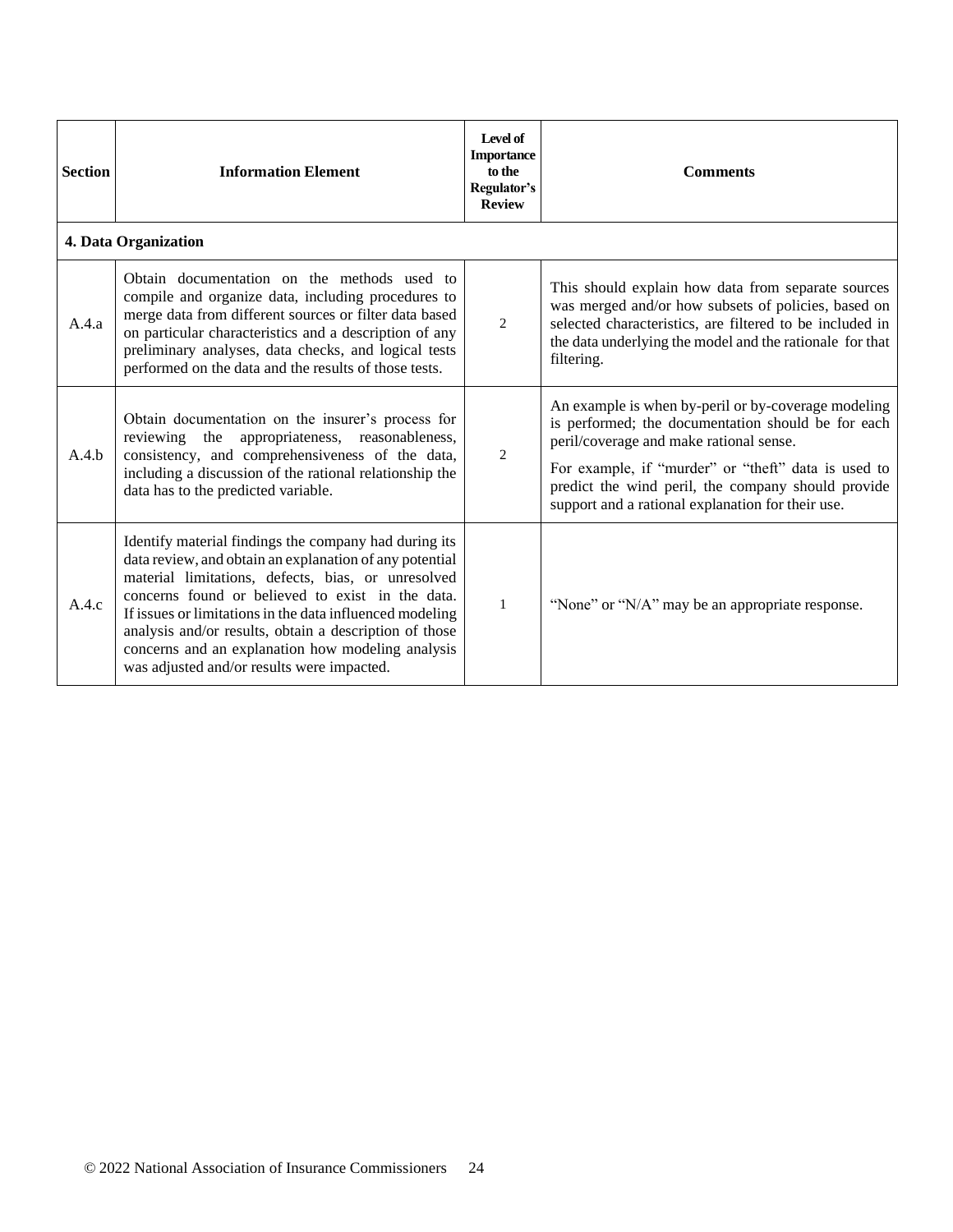# **B. BUILDING THE MODEL**

| <b>Section</b> | <b>Information Element</b>                                                                                                                                                                                                                                                                                                                                                                                                                                                                                                                                                                                                                                                                                                                         | Level of<br><b>Importance</b><br>to the<br>Regulator's<br><b>Review</b> | <b>Comments</b>                                                                                                                                                                                                                                                                                                                                                                                                                                                                                                                                                                                                                                                                                                                                                                                                                                                                                                                                                                                                         |
|----------------|----------------------------------------------------------------------------------------------------------------------------------------------------------------------------------------------------------------------------------------------------------------------------------------------------------------------------------------------------------------------------------------------------------------------------------------------------------------------------------------------------------------------------------------------------------------------------------------------------------------------------------------------------------------------------------------------------------------------------------------------------|-------------------------------------------------------------------------|-------------------------------------------------------------------------------------------------------------------------------------------------------------------------------------------------------------------------------------------------------------------------------------------------------------------------------------------------------------------------------------------------------------------------------------------------------------------------------------------------------------------------------------------------------------------------------------------------------------------------------------------------------------------------------------------------------------------------------------------------------------------------------------------------------------------------------------------------------------------------------------------------------------------------------------------------------------------------------------------------------------------------|
|                | 1. High-Level Narrative for Building the Model                                                                                                                                                                                                                                                                                                                                                                                                                                                                                                                                                                                                                                                                                                     |                                                                         |                                                                                                                                                                                                                                                                                                                                                                                                                                                                                                                                                                                                                                                                                                                                                                                                                                                                                                                                                                                                                         |
| B.1.a          | Identify the type of model underlying the rate filing<br>(e.g., Random Forest, GLM, decision tree, Bayesian<br>GLM, gradient-boosting machine, neural network,<br>etc.). Understand the model's role in the rating system<br>and provide thereasons why that type of model is an<br>appropriate choice for that role.                                                                                                                                                                                                                                                                                                                                                                                                                              | 1                                                                       | It is important to understand if the model in question is<br>a Random Forest and, therefore, these information<br>elements are applicable, or if it is some other model<br>type, in which case other reasonable review<br>approaches may be considered. There should be an<br>explanation of why the model (using the variables<br>included in it) is appropriatefor the line of business. If<br>by-peril or by-coverage modeling is used, the<br>explanation should be by- peril/by-coverage.                                                                                                                                                                                                                                                                                                                                                                                                                                                                                                                          |
|                |                                                                                                                                                                                                                                                                                                                                                                                                                                                                                                                                                                                                                                                                                                                                                    |                                                                         | Note: If the model is not a Random Forest, the<br>information elements in this appendix may not<br>apply in their entirety.                                                                                                                                                                                                                                                                                                                                                                                                                                                                                                                                                                                                                                                                                                                                                                                                                                                                                             |
| B.1.b          | Identify the software used for model development.<br>Obtain the name of the software vendor/developer,<br>software product, and a software version reference<br>used in model development.                                                                                                                                                                                                                                                                                                                                                                                                                                                                                                                                                         | 3                                                                       | Changes in software from one model version to the<br>next may explain if such changes, over time, contribute<br>to changes in the modeled results. The company should<br>provide the name of the third-party vendor and a<br>contact in the event the regulator has questions. The<br>contact can be an intermediary at the insurer (e.g., a<br>filing specialist) who can place the regulator in direct<br>contact with the appropriate SME at the vendor.<br>Open-source software/programs used in model<br>development should be identified by name and version<br>the same as if from a vendor.                                                                                                                                                                                                                                                                                                                                                                                                                     |
| B.1.c          | Obtain a description of how the available data was<br>divided between model training, test, and/or<br>validation datasets. The description should include an<br>explanation why the selected approach was deemed<br>most appropriate, whether the company made any<br>further subdivisions of available data, and reasons for<br>the subdivisions (e.g., a portion separated from<br>training data to support testing of components during<br>model building). Determine if the validation data was<br>accessed before model training was completed and, if<br>so, obtain an explanation of why that came to occur.<br>Obtain a discussion of whether the model was rebuilt<br>using all the data or if it was only based on the training<br>data. | $\mathbf{1}$                                                            | The reviewer should be aware that modelers may break<br>their data into three or just two datasets. Although the<br>term "training" is used with little ambiguity, "test" and<br>"validation"<br>are terms that are sometimes<br>interchanged, or the word "validation" may not be used<br>at all.<br>The reviewer should note whether a company<br>employed cross-validation techniques instead of a<br>training/test/validation dataset approach. If cross-<br>validation techniques were used, the reviewer should<br>request a description of how cross-validation was done<br>and confirm that the final model was not built on any<br>particular subset of the data, but rather the full dataset.<br>The discussion of training, test, and/or validation<br>datasets is a separate discussion from the percentage of<br>observations (rows of data) or percentage of features<br>(columns of data) used within each tree. These splits<br>are based on hyperparameters and are commented on<br>in other sections. |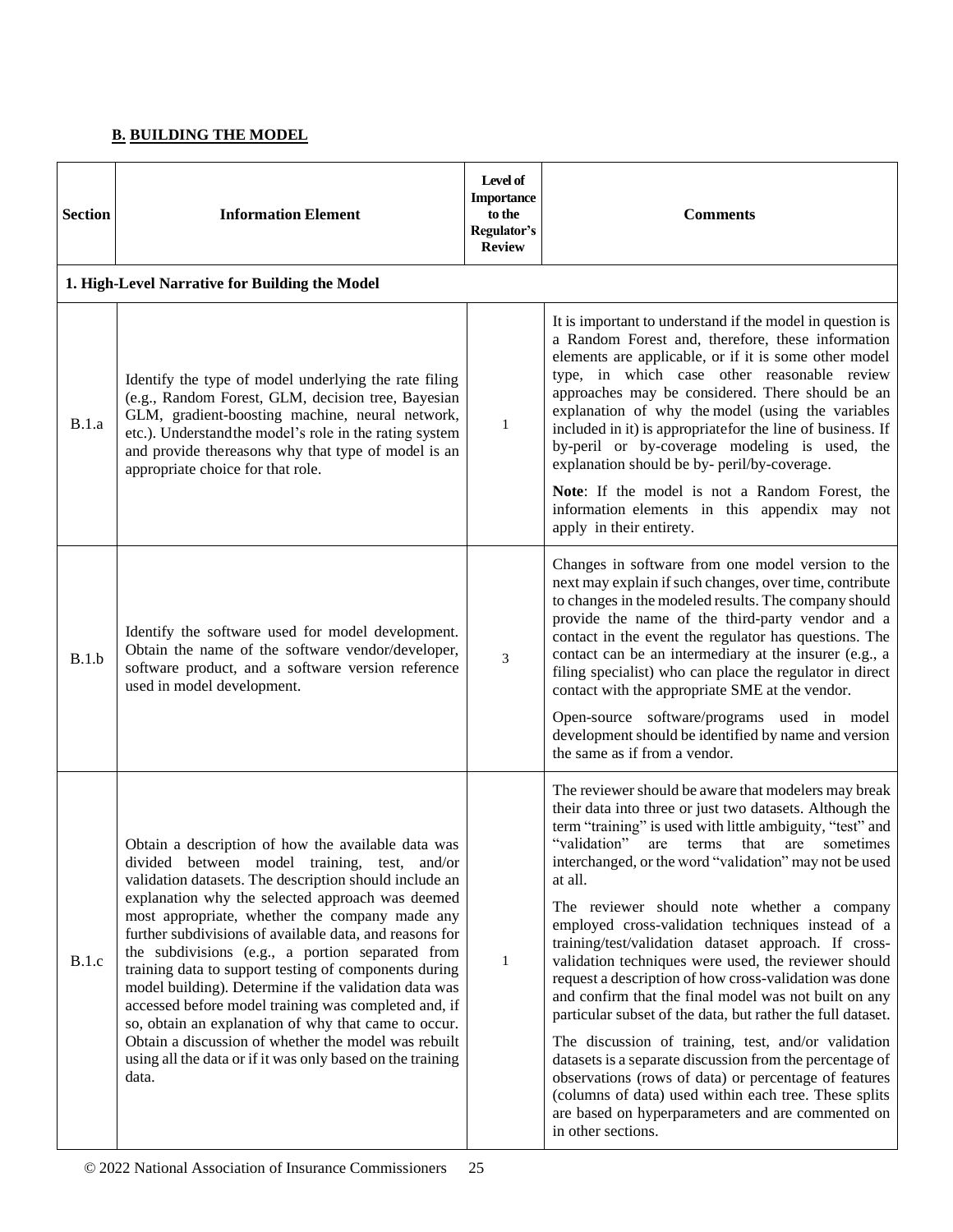| <b>Section</b> | <b>Information Element</b>                                                                                                                                                                                       | Level of<br><b>Importance</b><br>to the<br>Regulator's<br><b>Review</b> | <b>Comments</b>                                                                                                                                                                                                                                                                                                                                                                                                                                                                                                                                                                                                                                                                                                                                                                                                                                                                                                       |
|----------------|------------------------------------------------------------------------------------------------------------------------------------------------------------------------------------------------------------------|-------------------------------------------------------------------------|-----------------------------------------------------------------------------------------------------------------------------------------------------------------------------------------------------------------------------------------------------------------------------------------------------------------------------------------------------------------------------------------------------------------------------------------------------------------------------------------------------------------------------------------------------------------------------------------------------------------------------------------------------------------------------------------------------------------------------------------------------------------------------------------------------------------------------------------------------------------------------------------------------------------------|
| B.1.d          | Obtain a brief description of the development<br>process, from initial concept to final model and filed<br>rating plan.                                                                                          | $\mathbf{1}$                                                            | The narrative should have the same scope as the filing.                                                                                                                                                                                                                                                                                                                                                                                                                                                                                                                                                                                                                                                                                                                                                                                                                                                               |
| B.1.e          | Obtain a narrative on whether loss ratio, pure<br>premium, or frequency/severity analyses were<br>performed and, if separate frequency/severity<br>modeling was performed, how pure premiums were<br>determined. | $\mathbf{1}$                                                            |                                                                                                                                                                                                                                                                                                                                                                                                                                                                                                                                                                                                                                                                                                                                                                                                                                                                                                                       |
| B.1.f          | Identify the model's target variable.                                                                                                                                                                            | 1                                                                       | A clear description of the target variable is key to<br>understanding the purpose of the model. It may also<br>prove useful to obtain a sample calculation of the target<br>variable in Excel format, starting with the "raw" data<br>for a policy, or a small sample of policies, depending<br>on the complexity of the target variable calculation.                                                                                                                                                                                                                                                                                                                                                                                                                                                                                                                                                                 |
| B.1.g          | Obtain a description of the candidate variable<br>selection process prior to the model building.                                                                                                                 | 1                                                                       | Candidate variables are the variables used as input to<br>the modeling process. Certain variables may not end up<br>used in the final model if none of the component trees<br>of the model split on the variable. The narrative<br>regarding the candidate variable selection process may<br>address matters such as the criteria upon which<br>variables were selected or omitted, identification of the<br>number of preliminary variables considered in<br>developing the model versus the number of variables<br>that remained, and any statutory or regulatory<br>limitations that were taken into account when making<br>the decisions regarding candidate variable selection.<br>The modeler should comment on the use of automated<br>feature selection algorithms to choose candidate<br>predictor variables and explain how potential<br>overfitting that can arise from these techniques was<br>addressed. |
| B.1.h          | In conjunction with variable selection, obtain a<br>narrative on how the company determined the<br>granularity of the rating variables during model<br>development.                                              | 3                                                                       | The narrative should include discussion of how<br>credibility was considered in the process of<br>determining the level of granularity of the variables<br>selected.                                                                                                                                                                                                                                                                                                                                                                                                                                                                                                                                                                                                                                                                                                                                                  |
| B.1.i          | Determine if model input data was segmented in any<br>way (e.g., by-coverage, by-peril, or by-form basis). If<br>so, obtain a description of data segmentation and the<br>reasons for data segmentation.         | 1                                                                       | The regulator would use this to follow the logic of the<br>modeling process.                                                                                                                                                                                                                                                                                                                                                                                                                                                                                                                                                                                                                                                                                                                                                                                                                                          |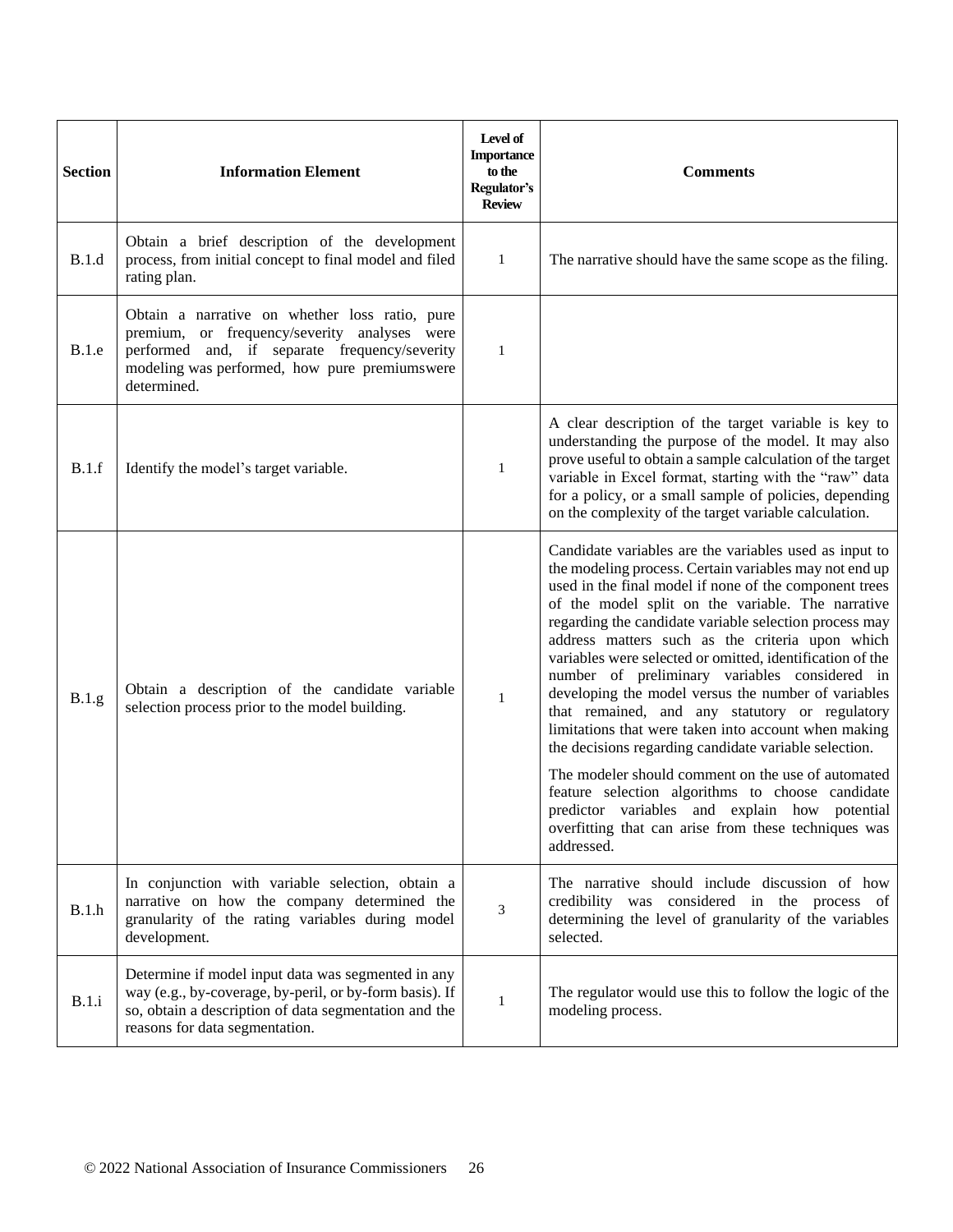| <b>Section</b> | <b>Information Element</b>                                                                                                                                                                                                                                                                                                                                                                                                                               | Level of<br><b>Importance</b><br>to the<br>Regulator's<br><b>Review</b> | <b>Comments</b>                                                                                                                                                                                                                                                                                                                                 |
|----------------|----------------------------------------------------------------------------------------------------------------------------------------------------------------------------------------------------------------------------------------------------------------------------------------------------------------------------------------------------------------------------------------------------------------------------------------------------------|-------------------------------------------------------------------------|-------------------------------------------------------------------------------------------------------------------------------------------------------------------------------------------------------------------------------------------------------------------------------------------------------------------------------------------------|
|                | 2. Medium-Level Narrative for Building the Model                                                                                                                                                                                                                                                                                                                                                                                                         |                                                                         |                                                                                                                                                                                                                                                                                                                                                 |
| B.2.a          | At crucial points in model development, if selections<br>were made among alternatives regarding model<br>assumptions, techniques, or hyperparameters, obtain<br>a narrative on the judgment used to make those<br>selections.                                                                                                                                                                                                                            | 2                                                                       |                                                                                                                                                                                                                                                                                                                                                 |
| B.2.b          | If post-model adjustments were made to the data and<br>the model was rerun, obtain an explanation on the<br>details and the rationale for those adjustments.                                                                                                                                                                                                                                                                                             | 2                                                                       | Evaluate the addition or removal of variables and the<br>model fitting. It is not necessary for the company to<br>discuss each iteration of adding and subtracting<br>variables, but the regulator should gain a general<br>understanding of how these adjustments were done,<br>including any statistical improvement measures relied<br>upon. |
| B.2.c          | Identify which distribution was used for the model<br>(e.g., Regression based on Poisson, Gamma,<br>Logistic, or Tweedie are common choices). Obtain an<br>explanation of why the distribution was chosen.<br>Certain distribution assumptions will involve<br>numerical parameters; i.e., regression with a Tweedie<br>assumed distribution will have a p power value.<br>Obtain the specific numerical parameters associated<br>with the distribution. | $\mathbf{1}$                                                            |                                                                                                                                                                                                                                                                                                                                                 |
| B.2.d          | Obtain a narrative on how the predictions from the<br>component trees are combined to arrive at a final<br>model prediction.                                                                                                                                                                                                                                                                                                                             | 2                                                                       | Tree-based methods combine predictions from<br>multiple component trees and aggregate them into a<br>final prediction for each observation. Common<br>methods for combining Random Forest model<br>predictions include the arithmetic or geometric mean of<br>all the component trees.                                                          |
| B.2.e          | If there were data situations in which weights were<br>used, obtain an explanation of how and why they<br>were used.                                                                                                                                                                                                                                                                                                                                     | 3                                                                       | Investigate whether identical records were combined to<br>build the model.                                                                                                                                                                                                                                                                      |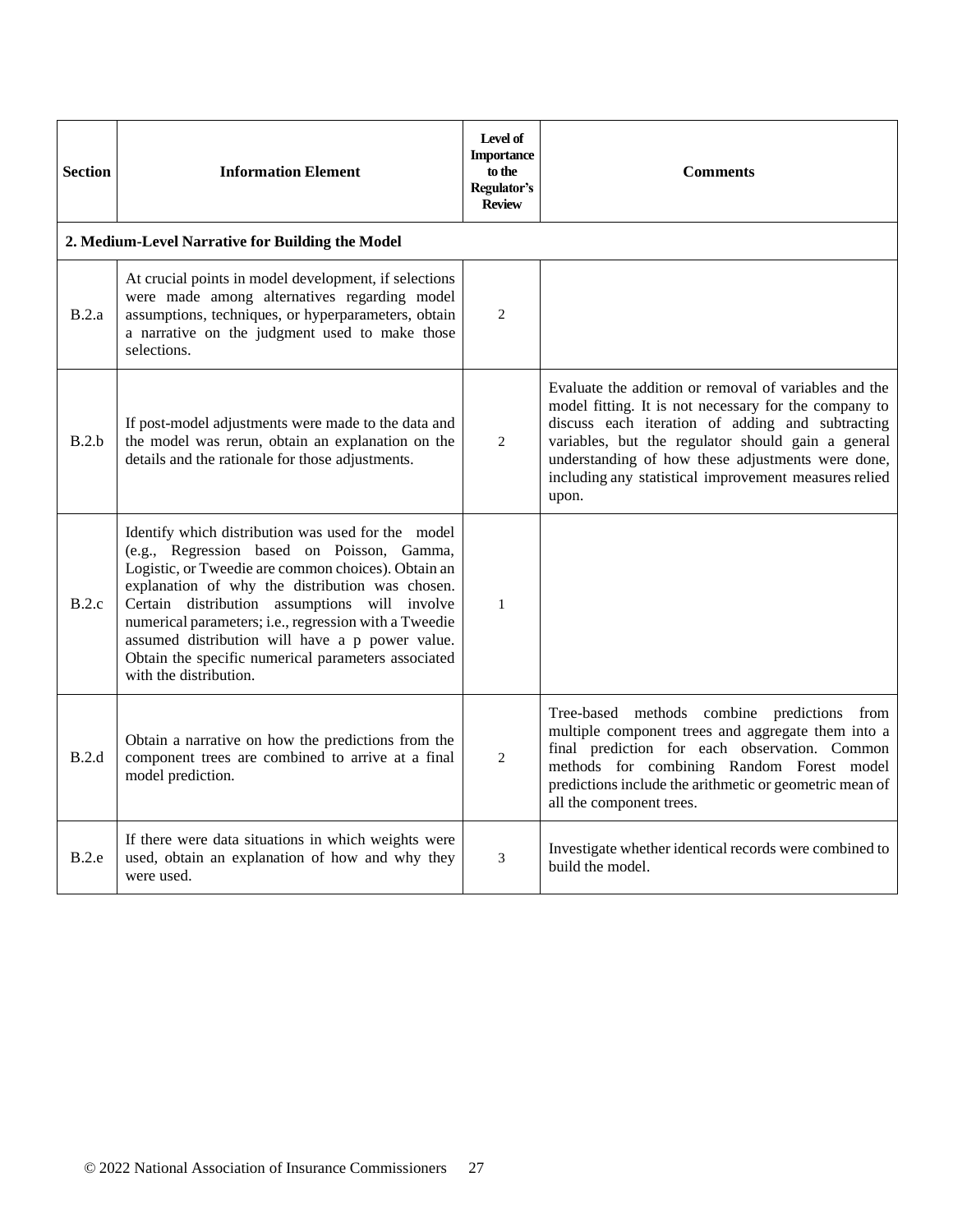| <b>Section</b> | <b>Information Element</b>                                                                                                                                                                                                                                | Level of<br><b>Importance</b><br>to the<br>Regulator's<br><b>Review</b> | <b>Comments</b>                                                                                                                                                                                                                                                                                                                                                                                                                                                              |
|----------------|-----------------------------------------------------------------------------------------------------------------------------------------------------------------------------------------------------------------------------------------------------------|-------------------------------------------------------------------------|------------------------------------------------------------------------------------------------------------------------------------------------------------------------------------------------------------------------------------------------------------------------------------------------------------------------------------------------------------------------------------------------------------------------------------------------------------------------------|
| B.2.f          | Obtain the number of component trees comprising<br>the Random Forest model. Obtain a narrative on how<br>this number was chosen.                                                                                                                          | $\mathbf{1}$                                                            | Random Forest models should contain enough trees to<br>reduce error to an acceptable level. Random Forest<br>models should balance this with the concept of<br>parsimony. A model with fewer trees that achieves<br>relatively similar reduction in error is preferable to a<br>model with more trees. Checking the error on a test<br>dataset or out of bag error for different numbers of trees<br>can reveal at what value the error on test data starts to<br>level off. |
|                |                                                                                                                                                                                                                                                           |                                                                         | Modelers might rely on early stopping rules within<br>modeling software to arrive at the final number of trees.<br>The narrative on the number of trees should discuss the<br>stopping criterion, which defines what condition is met<br>when the model stopped adding more trees.                                                                                                                                                                                           |
| B.2.g          | Obtain the sampling parameters that apply to both the<br>percent of observations used in each component tree<br>and the number of features tested for each split within<br>each tree. Obtain a narrative on how the sampling<br>parameters were selected. | $\mathbf{1}$                                                            | Random Forest models often sample both the<br>observations (typically rows of modeling data) with<br>replacement and sample the features (typically<br>columns of modeling data) This means that each tree<br>has a bootstrapped dataset.                                                                                                                                                                                                                                    |
|                |                                                                                                                                                                                                                                                           |                                                                         | The company should discuss the bagging fraction<br>(sample size) applied to observations (typically rows of<br>data). This is often expressed as a percent. For<br>example: perhaps each tree is based on a bootstrapped<br>sample that is 50% of the original dataset.                                                                                                                                                                                                      |
|                |                                                                                                                                                                                                                                                           |                                                                         | The company should discuss the number of features<br>considered at each split. This is often expressed as an<br>integer. A common choice for the number of features is<br>equal to roughly the square root of the total number of<br>candidate variables. For example: perhaps each split is<br>based on 10 randomly selected features (typically  <br>columns of data) when there are 100 candidate<br>variables.                                                           |
| B.2.h          | Obtain the maximum depth that applies to the<br>component trees in the model. Obtain a narrative on<br>how this number was chosen.                                                                                                                        | $\mathbf{1}$                                                            | The depth of a tree is the number of splits that are<br>allowed to occur between the root node and the<br>terminal nodes. This number can be set explicitly in<br>modeling software or may be implicitly set if the<br>company applies a splitting constraint, such as a<br>minimum observations per node. Maximum tree depths<br>of eight or higher are considered extremely high.                                                                                          |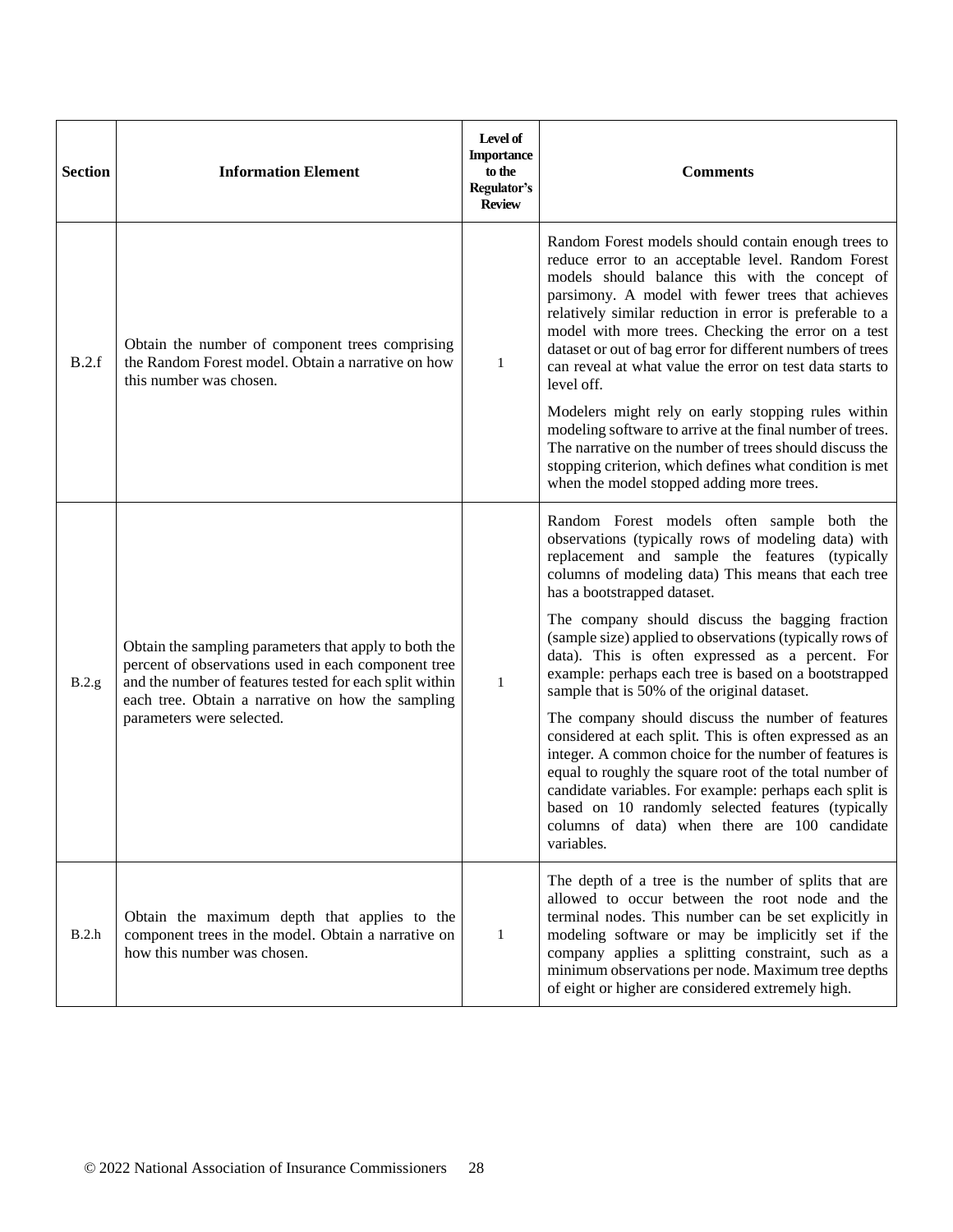| <b>Section</b> | <b>Information Element</b>                                                                                                                                            | Level of<br><b>Importance</b><br>to the<br>Regulator's<br><b>Review</b> | <b>Comments</b>                                                                                                                                                                                                                                                                                                                                                                                                                                                                                                                                                           |
|----------------|-----------------------------------------------------------------------------------------------------------------------------------------------------------------------|-------------------------------------------------------------------------|---------------------------------------------------------------------------------------------------------------------------------------------------------------------------------------------------------------------------------------------------------------------------------------------------------------------------------------------------------------------------------------------------------------------------------------------------------------------------------------------------------------------------------------------------------------------------|
| B.2.i          | Obtain parameters that determined the volume of data<br>in each tree node and a narrative of how parameters<br>were chosen.                                           |                                                                         | Minimum data volume constraints can be applied to a<br>tree-based model, such that the trees will not create a<br>split that would result in terminal nodes with volume<br>below a set amount. The modeler should comment on<br>how the threshold was chosen.                                                                                                                                                                                                                                                                                                             |
|                |                                                                                                                                                                       | $\mathbf{1}$                                                            | If there was no minimum data volume threshold<br>applied to the trees, or if the threshold was exceedingly<br>small, obtain an explanation of any post-modeling<br>adjustments the modeler made to address the credibility<br>considerations and how the adjustments were applied.                                                                                                                                                                                                                                                                                        |
| B.2.j          | Obtain a narrative of the process to select all<br>hyperparameters for the Random Forest. Detail how<br>this process addressed potential overfitting in the<br>model. | 2                                                                       | The narrative should include a description of each<br>hyperparameter, document the values of the<br>hyperparameters, specify the implication of using a<br>higher or lower value for each hyperparameter, and<br>discuss any sensitivity testing completed on the<br>hyperparameters and observations from the sensitivity<br>analysis. Hyperparameter tuning can be done in a<br>variety of ways. The rigor of the tuning process should<br>reflect the risk of overfitting on the specific dataset.                                                                     |
|                | 3. Predictor Variables                                                                                                                                                |                                                                         |                                                                                                                                                                                                                                                                                                                                                                                                                                                                                                                                                                           |
| <b>B.3.a</b>   | Obtain a complete data dictionary, including the<br>names, types, definitions, and rationales for each<br>variable.                                                   | $\mathbf{1}$                                                            | Types of variables might be continuous, discrete,<br>Boolean, etc. Identify any variable used as an offset or<br>control in the Random Forest model and the offset<br>factor that was applied for each level of the offset<br>variable.<br>For any variable(s) intended to function as a control or<br>offset, obtain an explanation of its purpose and impact.<br>Also, for any use of interaction between variables,<br>obtain an explanation of its rationale and impact.                                                                                              |
| B.3.b          | Obtain a list of predictor variables considered but not<br>used in the final model and the rationale for their<br>removal.                                            | $\overline{4}$                                                          | The purpose of this requirement is to identify variables<br>the company finds to be predictive but ultimately may<br>reject for reasons other than loss-cost considerations<br>(e.g., price optimization). Also, look for variables the<br>company tested and then rejected. This item could help<br>address concerns about data dredging.                                                                                                                                                                                                                                |
| B.3.c          | Obtain a correlation matrix for all predictor variables<br>included in the model and sub-model(s).                                                                    | 3                                                                       | High correlation is less of an issue for tree-based<br>models than it is for GLMs. Tree-based models<br>naturally only use one variable at a time during each<br>split in each tree. However, a correlation matrix still<br>helps the reviewer understand relationships in the data<br>being modeled better. The company should indicate<br>what statistic was used (e.g., Pearson, Cramer's V, etc.)<br>in the correlation matrix. The regulatory reviewer<br>should understand what statistic was used to produce<br>the matrix but should not prescribe the statistic. |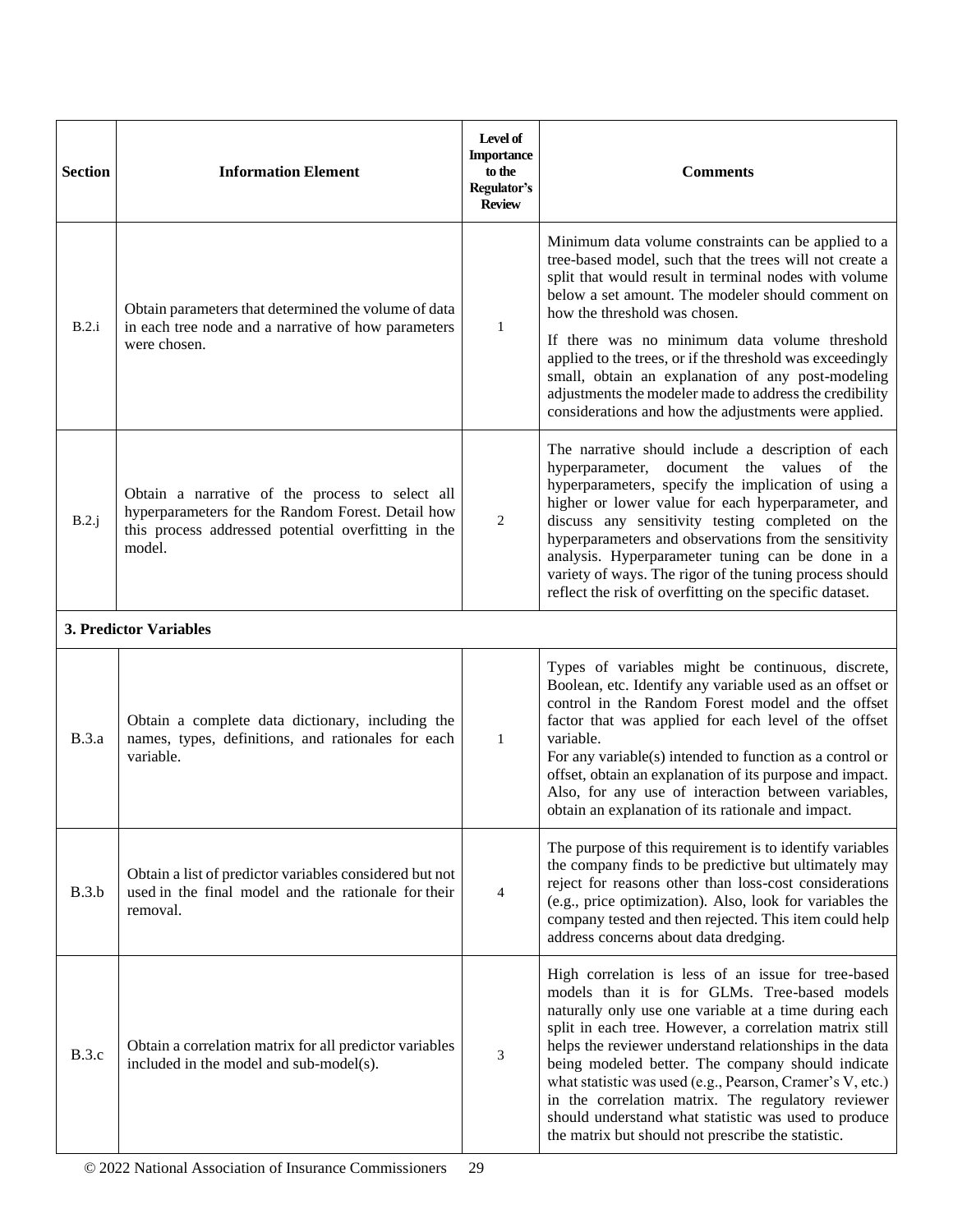| <b>Section</b> | <b>Information Element</b>                                                                                                                                                                                                                                                                                                                                                                                                                                                                                                                                                                                             | Level of<br><b>Importance</b><br>to the<br>Regulator's<br><b>Review</b> | <b>Comments</b>                                                                                                                                                                                                                                                                                                                                                                                                                                                                                                                                          |
|----------------|------------------------------------------------------------------------------------------------------------------------------------------------------------------------------------------------------------------------------------------------------------------------------------------------------------------------------------------------------------------------------------------------------------------------------------------------------------------------------------------------------------------------------------------------------------------------------------------------------------------------|-------------------------------------------------------------------------|----------------------------------------------------------------------------------------------------------------------------------------------------------------------------------------------------------------------------------------------------------------------------------------------------------------------------------------------------------------------------------------------------------------------------------------------------------------------------------------------------------------------------------------------------------|
| <b>B.3.d</b>   | Obtain plots describing the relationship between each<br>predictor variable and the target variable. Obtain a<br>rational explanation for the observed relationship<br>between each predictor variable and the target<br>variable (frequency, severity, loss costs, expenses, or<br>any element or characteristic being predicted).                                                                                                                                                                                                                                                                                    | $\mathbf{1}$                                                            | Partial dependence plots (PDPs), accumulated local<br>effects (ALE) plots, or Shapley plots will help improve<br>model interpretability. There should be at least one plot<br>for every variable used in the model. The plots should<br>be accompanied by commentary on why the visualized<br>relationship is reasonable for variables of concern.<br>Considering possible causation may be relevant, but<br>proving causation is neither practical nor expected. If<br>no rational explanation can be provided, greater<br>scrutiny may be appropriate. |
|                |                                                                                                                                                                                                                                                                                                                                                                                                                                                                                                                                                                                                                        |                                                                         | For example, the regulator should look for unfamiliar<br>predictor variables and, if found, the regulator should<br>seek to understand the relationship that variable has to<br>the target variable.                                                                                                                                                                                                                                                                                                                                                     |
|                |                                                                                                                                                                                                                                                                                                                                                                                                                                                                                                                                                                                                                        |                                                                         | The regulator should also consider that interpretability<br>plots for tree-based models need to be reviewed with<br>other considerations in mind. For example, partial<br>dependence calculations assume independence with<br>other variables in the model.                                                                                                                                                                                                                                                                                              |
| <b>B.3.e</b>   | If the modeler made use of one or more<br>dimensionality reduction techniques, such as a<br>principal component analysis (PCA), obtain a<br>narrative about that process, an explanation why that<br>technique was chosen, and a description of the step-<br>by-step process used to transform observations<br>(usually correlated) into a set of linearly uncorrelated<br>variables. In each instance, obtain a list of the pre-<br>transformation and post-transformation variable<br>names, as well as an explanation of how the results of<br>the dimensionality reduction technique was used<br>within the model. | $\overline{2}$                                                          |                                                                                                                                                                                                                                                                                                                                                                                                                                                                                                                                                          |
|                |                                                                                                                                                                                                                                                                                                                                                                                                                                                                                                                                                                                                                        |                                                                         | Variable Importance Plots for tree-based methods<br>highlight which variables contributed most to the<br>model. There are multiple ways to calculate variable<br>importance.                                                                                                                                                                                                                                                                                                                                                                             |
| B.3.f          | Obtain variable importance plots. Obtain a<br>description of how variable importance was<br>calculated.                                                                                                                                                                                                                                                                                                                                                                                                                                                                                                                | $\mathbf{1}$                                                            | Variables with the lowest importance measures should<br>be prioritized when identifying variables that may not<br>be contributing significantly to the model. Variables<br>may have a low importance measure due to high<br>correlation with other variables but may still prove<br>useful if they interact with other variables to identify<br>unique subsets of risks.                                                                                                                                                                                 |
|                |                                                                                                                                                                                                                                                                                                                                                                                                                                                                                                                                                                                                                        |                                                                         | Variables with the highest importance measures should<br>be prioritized when determining which variables have<br>the largest impact on predictions.                                                                                                                                                                                                                                                                                                                                                                                                      |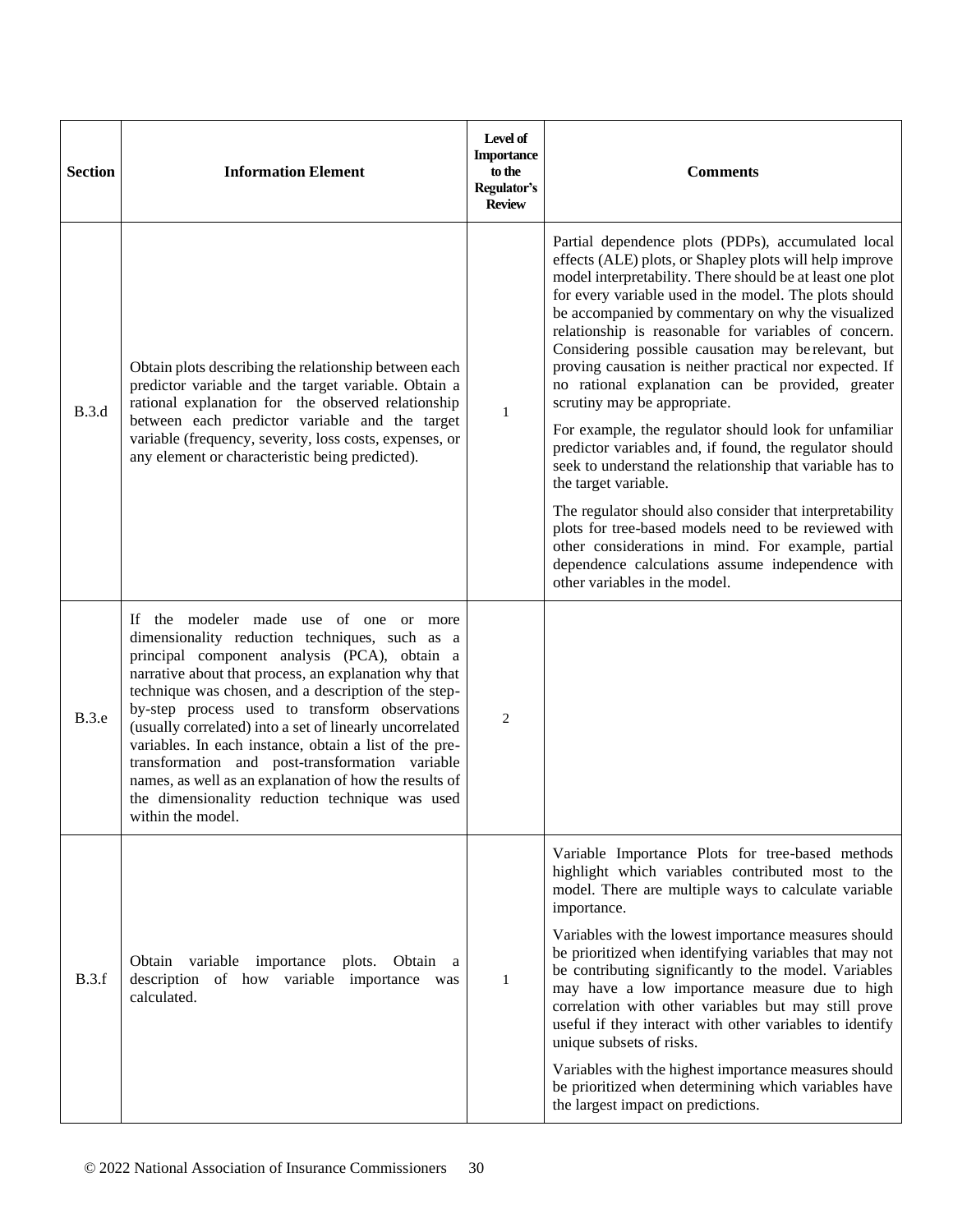| <b>Section</b> | <b>Information Element</b>                                                                                                                                                                                                                                                                                                                                      | Level of<br><b>Importance</b><br>to the<br>Regulator's<br><b>Review</b> | <b>Comments</b>                                                                                                                                                                                                                                                                                                                                                                                                                                                                                                                                                                                                                                                                                                       |
|----------------|-----------------------------------------------------------------------------------------------------------------------------------------------------------------------------------------------------------------------------------------------------------------------------------------------------------------------------------------------------------------|-------------------------------------------------------------------------|-----------------------------------------------------------------------------------------------------------------------------------------------------------------------------------------------------------------------------------------------------------------------------------------------------------------------------------------------------------------------------------------------------------------------------------------------------------------------------------------------------------------------------------------------------------------------------------------------------------------------------------------------------------------------------------------------------------------------|
|                | 4. Adjusting Data, Model Validation, and Goodness-of-Fit Measures                                                                                                                                                                                                                                                                                               |                                                                         |                                                                                                                                                                                                                                                                                                                                                                                                                                                                                                                                                                                                                                                                                                                       |
| B.4.a          | Obtain a description of the methods used to assess the<br>statistical significance/goodness-of-fit of the model<br>to validation data, such as lift charts and statistical<br>tests. Compare the model's projected results to<br>historical actual results and verify that modeled<br>results are reasonably similar to actual results from<br>validation data. | $\mathbf{1}$                                                            | For models that are built using multistate data,<br>validation data for some segments of risk is likely to<br>have low credibility in individual states. Nevertheless,<br>some regulators require model validation on state-only<br>data, especially when analysis using state-only data<br>contradicts the countrywide results. State-only data<br>might be more applicable, but it could also be impacted<br>by low credibility for some segments of risk.<br>Note: It may be useful to consider geographic stability<br>measures for territories within the state.                                                                                                                                                 |
| B.4.h          | Obtain evidence that the model fits the training data<br>well by variable and for the overall model.                                                                                                                                                                                                                                                            | 2                                                                       | The regulator should ask for the company to provide<br>exhibits or plots that show the fitted average makes<br>sense when compared to the observed average for<br>variables of interest. Regulators would ideally review<br>this comparison for every variable, but time constraints<br>may limit the focus to just variables of interest.<br>Variables of interest should include those with a high<br>importance measure (which will have the most material<br>impact on rates), those with a low importance measure<br>(which may not be contributing significantly to the<br>model), variables without an intuitive relationship to<br>loss, or variables that may be proxies for a protected<br>class attribute. |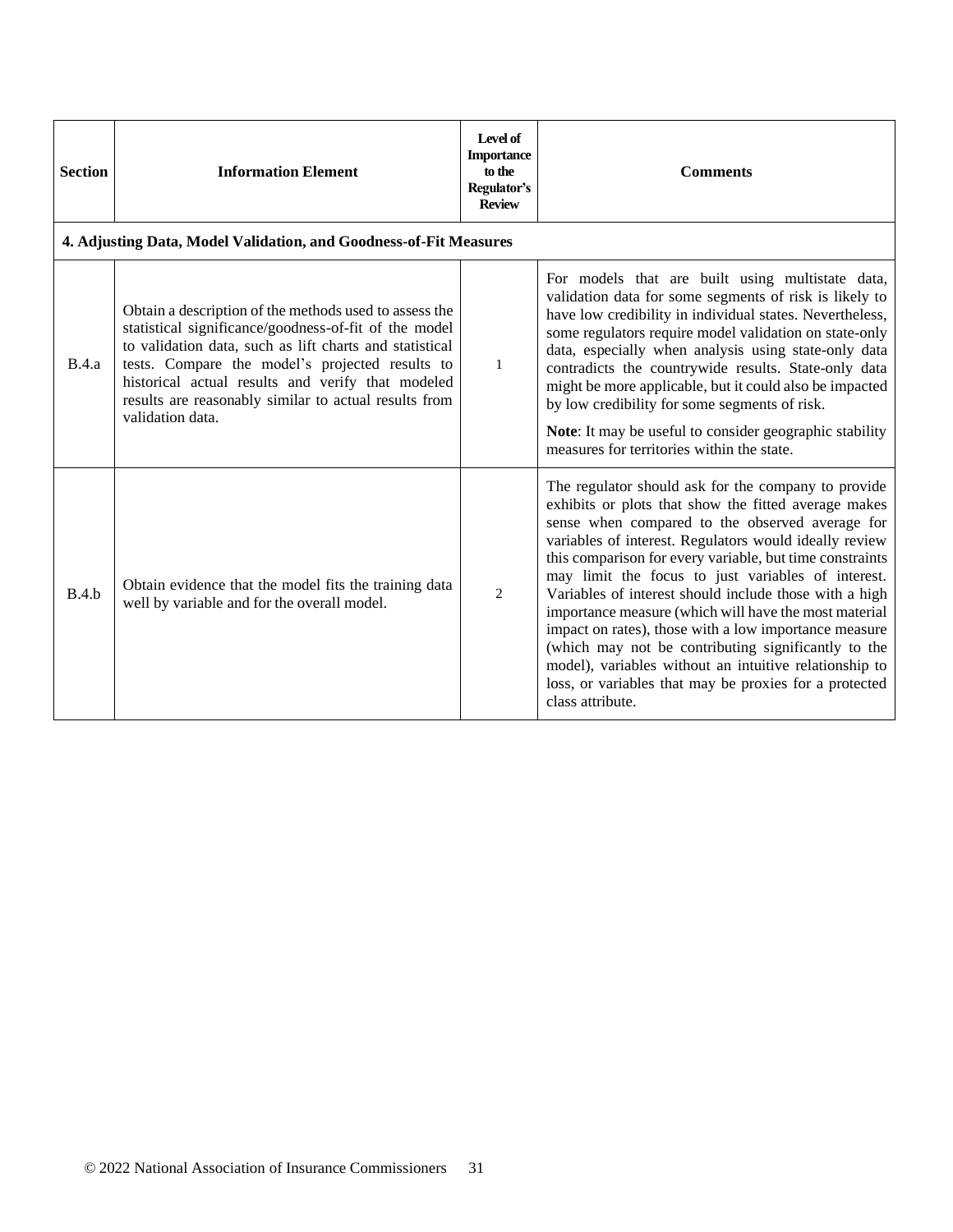| <b>Section</b> | <b>Information Element</b>                                                          | Level of<br><b>Importance</b><br>to the<br>Regulator's<br><b>Review</b> | <b>Comments</b>                                                                                                                                                                                                                                                                                                                                                                                                                                                                               |
|----------------|-------------------------------------------------------------------------------------|-------------------------------------------------------------------------|-----------------------------------------------------------------------------------------------------------------------------------------------------------------------------------------------------------------------------------------------------------------------------------------------------------------------------------------------------------------------------------------------------------------------------------------------------------------------------------------------|
| <b>B.4.c</b>   |                                                                                     |                                                                         | Evaluate the build/test/validation datasets for potential<br>time-sensitive model distortions (e.g., a winter storm in<br>year 3 of 5 can distort the model in both the testing and<br>validation datasets).                                                                                                                                                                                                                                                                                  |
|                | Obtain a description how the model was tested for<br>stability over time.           | $\overline{c}$                                                          | Obsolescence over time is a model risk (e.g., old data<br>for a variable or a variable itself may no longer be<br>relevant). If a model being introduced now is based on<br>losses from years ago, the reviewer should be interested<br>in knowing whether that model would be predictive in<br>the proposed context. Validation using recent data from<br>the proposed context might be requested. Obsolescence<br>is a risk even for a new model based on recent and<br>relevant loss data. |
|                |                                                                                     |                                                                         | The reviewer may want to inquire as to the following:<br>What steps, if any, were taken during modeling to<br>prevent or delay obsolescence? What controls exist to<br>measure the rate of obsolescence? What is the plan and<br>timeline for updating and ultimately replacing the<br>model?                                                                                                                                                                                                 |
|                |                                                                                     |                                                                         | The reviewer should also consider that as newer<br>technologies enter the market (e.g., personal<br>automobile), their impact may change claim activity<br>over time (e.g., lower frequency of loss). So, it is not<br>necessarily a bad thing that the results are not stable<br>over time.                                                                                                                                                                                                  |
| B.4.d          | Obtain a narrative on how potential concerns with<br>overfitting were addressed.    | $\overline{c}$                                                          | Tree-based models such as Random Forest models are<br>notorious for overfitting. The company should provide<br>a narrative on how overfitting was addressed. The<br>company should provide a lift chart on training data<br>used to fit the model and a lift chart on testing data that<br>was not used to fit the model. If pruning was used to<br>address overfitting, the narrative should provide<br>commentary on the pruning process.                                                   |
|                |                                                                                     | sufficient.                                                             | A visual review of plots of actual errors is usually                                                                                                                                                                                                                                                                                                                                                                                                                                          |
| <b>B.4.e</b>   | Obtain support demonstrating that the Random Forest<br>assumptions are appropriate. | 3                                                                       | The reviewer should look for a conceptual narrative<br>covering these topics: How does this particular<br>Random Forest work? Why did the rate filer do what it<br>did? Why employ this design instead of alternatives?<br>Why choose this particular distribution function and<br>this particular link function? A company response may<br>be at a fairly high level and reference industry<br>practices.                                                                                    |
|                |                                                                                     |                                                                         | If the reviewer determines that the model makes no<br>assumptions that are considered to be unreasonable, the<br>importance of this item may be reduced.                                                                                                                                                                                                                                                                                                                                      |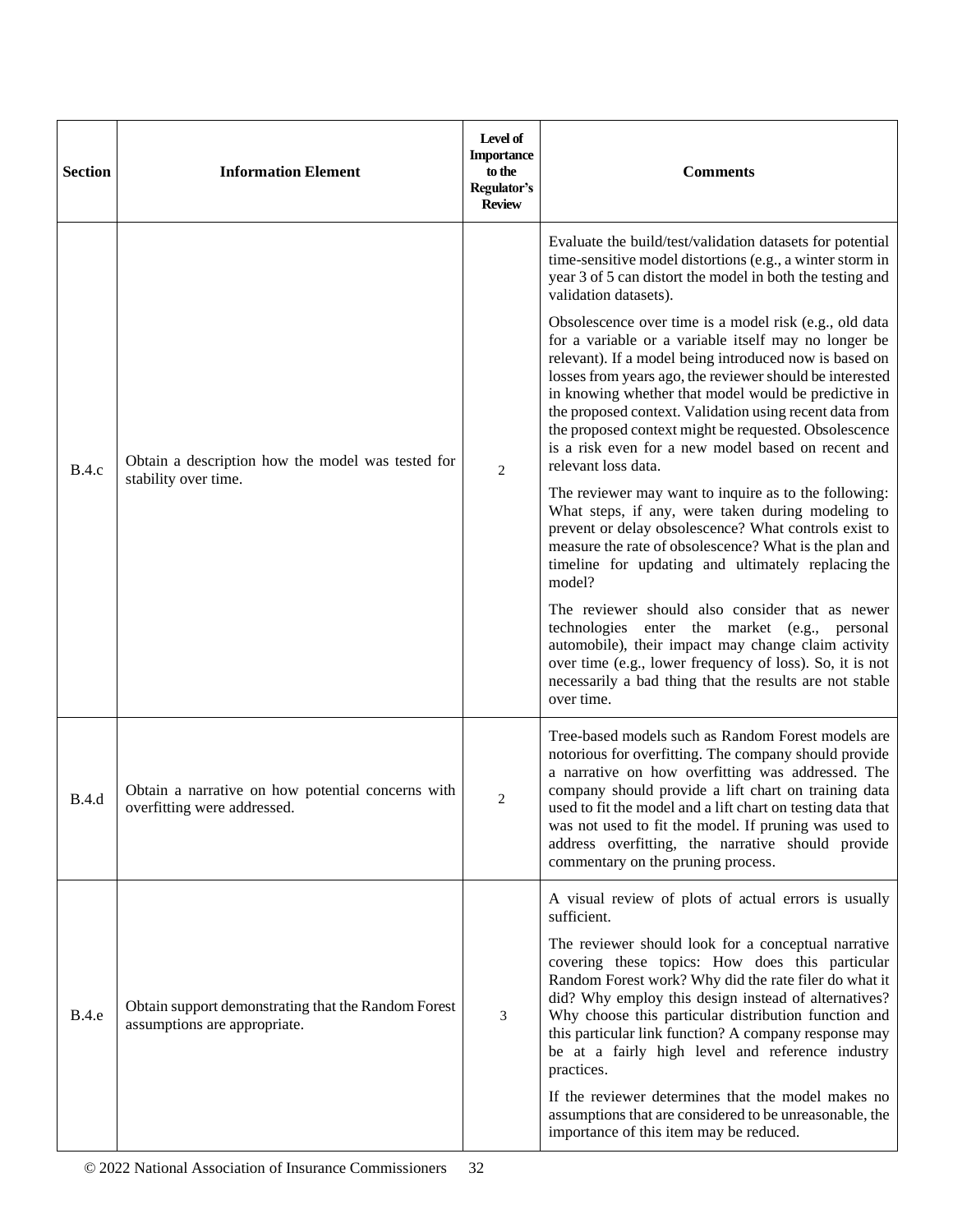| <b>Section</b> | <b>Information Element</b>                                                                                                                                                                                                                                                                                                                                                                                                                                       | Level of<br><b>Importance</b><br>to the<br>Regulator's<br><b>Review</b> | <b>Comments</b>                                                                                                                                                                                                                                                                                                                                                                                                                                                                                                                                                                                                                                                                                                                                                                         |
|----------------|------------------------------------------------------------------------------------------------------------------------------------------------------------------------------------------------------------------------------------------------------------------------------------------------------------------------------------------------------------------------------------------------------------------------------------------------------------------|-------------------------------------------------------------------------|-----------------------------------------------------------------------------------------------------------------------------------------------------------------------------------------------------------------------------------------------------------------------------------------------------------------------------------------------------------------------------------------------------------------------------------------------------------------------------------------------------------------------------------------------------------------------------------------------------------------------------------------------------------------------------------------------------------------------------------------------------------------------------------------|
| B.4.f          | Obtain 5-10 sample records with corresponding<br>output from the model for those records.                                                                                                                                                                                                                                                                                                                                                                        | 2                                                                       | company should provide comprehensive<br>The<br>documentation of the rating algorithm such that a rate<br>can be reproduced for any theoretical risk. The<br>company should demonstrate the comprehensiveness<br>of the documentation by providing 5-10 sample records<br>with corresponding input variable values and the final<br>model prediction. The company should describe how<br>the final model prediction aggregates the individual<br>tree model predictions. The company should describe<br>how to use other filing exhibits to reproduce the final<br>model prediction for each sample record.                                                                                                                                                                              |
| <b>B.4.g</b>   | Obtain a deviance analysis by number of trees.                                                                                                                                                                                                                                                                                                                                                                                                                   | 2                                                                       | The company should provide a plot showing that the<br>deviance of the overall model decreases after each<br>iteration (each additional tree).                                                                                                                                                                                                                                                                                                                                                                                                                                                                                                                                                                                                                                           |
|                | 5. "Old Model" Versus "New Model"                                                                                                                                                                                                                                                                                                                                                                                                                                |                                                                         |                                                                                                                                                                                                                                                                                                                                                                                                                                                                                                                                                                                                                                                                                                                                                                                         |
| B.5.a          | Obtain an explanation of why this model is an<br>improvement to the current rating plan.<br>If it replaces a previous model, find out why it is<br>better than the one it is replacing; determine how the<br>company reached that conclusion and identify<br>metrics relied on in reaching that conclusion. Look<br>for an explanation of any changes in calculations,<br>assumptions, parameters, and data used to build this<br>model from the previous model. | 2                                                                       | The regulator should expect to see improvement in the<br>new class plan's predictive ability or other sufficient<br>reason for the change.                                                                                                                                                                                                                                                                                                                                                                                                                                                                                                                                                                                                                                              |
| B.5.b          | Determine if two Gini coefficients were compared<br>and obtain a narrative on the conclusion drawn from<br>this comparison.                                                                                                                                                                                                                                                                                                                                      | 3                                                                       | This information element requests a comparison of the<br>Lorenz curve and Gini coefficient from the prior model<br>to the Gini coefficient of proposed model. It is expected<br>that there should be improvement in the Gini<br>coefficient. A higher Gini coefficient indicates greater<br>differentiation produced by the model and how well the<br>model fits that data.<br>This is relevant when one model is being updated or<br>replaced. The regulator should expect to see<br>improvement in the new class plan's predictive ability.<br>One example of a comparison might be sufficient.<br>Note: This comparison is not applicable to initial model<br>The reviewer<br>introduction.<br>look to CAS<br>can<br>monograph, "Generalized Linear Models for Insurance<br>Rating." |
| B.5.c          | Determine if double-lift charts were analyzed and<br>obtain a narrative on the conclusion drawn from this<br>analysis.                                                                                                                                                                                                                                                                                                                                           | 3                                                                       | One example of a comparison might be sufficient.<br>Note: "Not applicable" is an acceptable response.                                                                                                                                                                                                                                                                                                                                                                                                                                                                                                                                                                                                                                                                                   |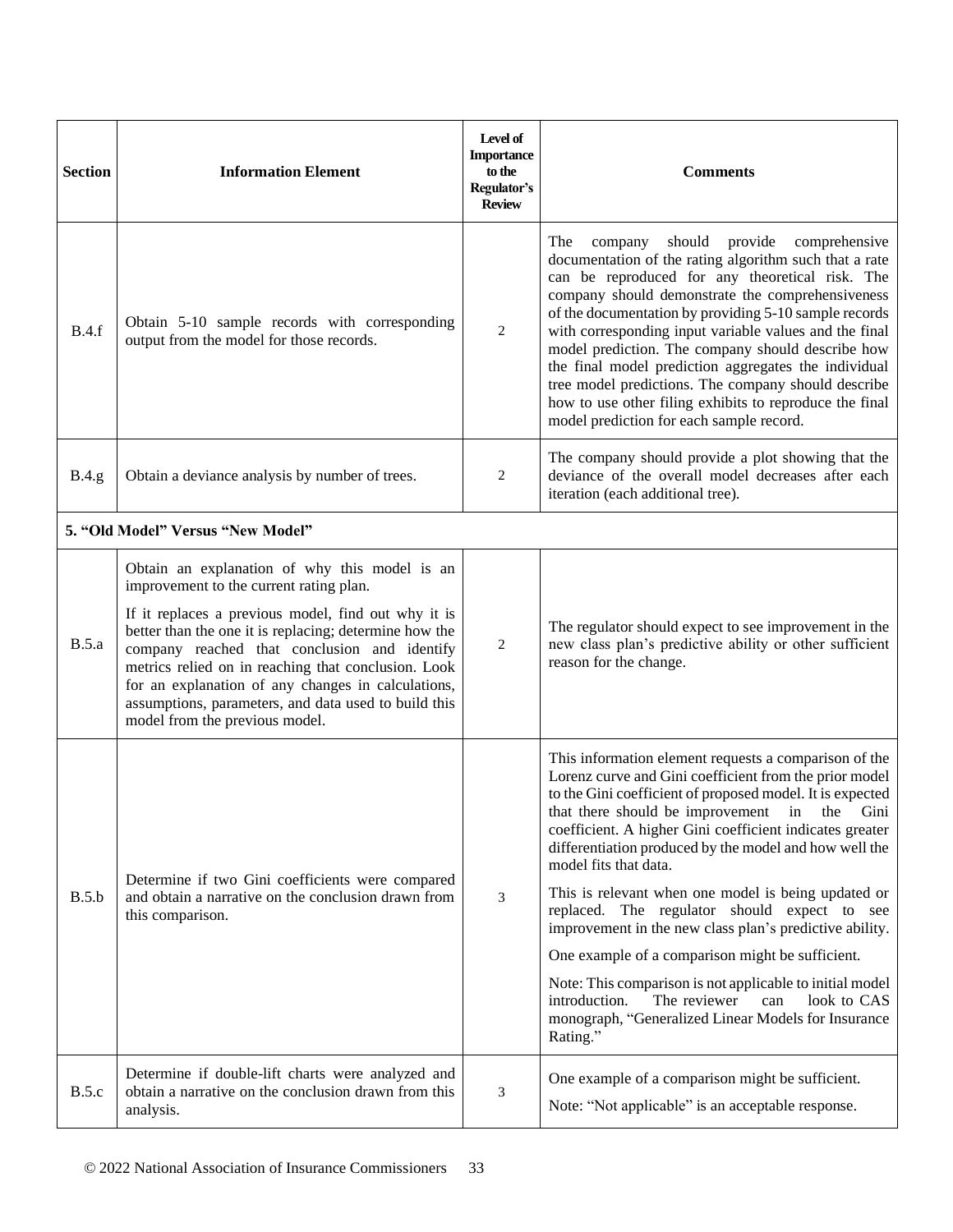| <b>Section</b>             | <b>Information Element</b>                                                                                                                                                                                                                                                                                                                                    | Level of<br><b>Importance</b><br>to the<br>Regulator's<br><b>Review</b> | <b>Comments</b>                                                                                                                                                            |  |
|----------------------------|---------------------------------------------------------------------------------------------------------------------------------------------------------------------------------------------------------------------------------------------------------------------------------------------------------------------------------------------------------------|-------------------------------------------------------------------------|----------------------------------------------------------------------------------------------------------------------------------------------------------------------------|--|
| B.5.d                      | If replacing an existing model, obtain a list of any<br>predictor variables used in the old model that are not<br>used in the new model as candidate variables. Obtain<br>an explanation of why these variables were dropped<br>from the new model.<br>Obtain a list of all new predictor variables in the new<br>model that were not in the prior old model. | $\mathfrak{D}$                                                          | It is useful to differentiate between old and new<br>variables so the regulator can prioritize more time on<br>variables not yet reviewed.                                 |  |
| <b>6. Modeler Software</b> |                                                                                                                                                                                                                                                                                                                                                               |                                                                         |                                                                                                                                                                            |  |
| <b>B.6.a</b>               | Request access to SMEs (e.g., modelers) who led the<br>project, compiled the data, and/or built the model.                                                                                                                                                                                                                                                    | $\overline{4}$                                                          | The filing should contain a contact that can put the<br>regulator in touch with appropriate SMEs and key<br>contributors to the model development to discuss the<br>model. |  |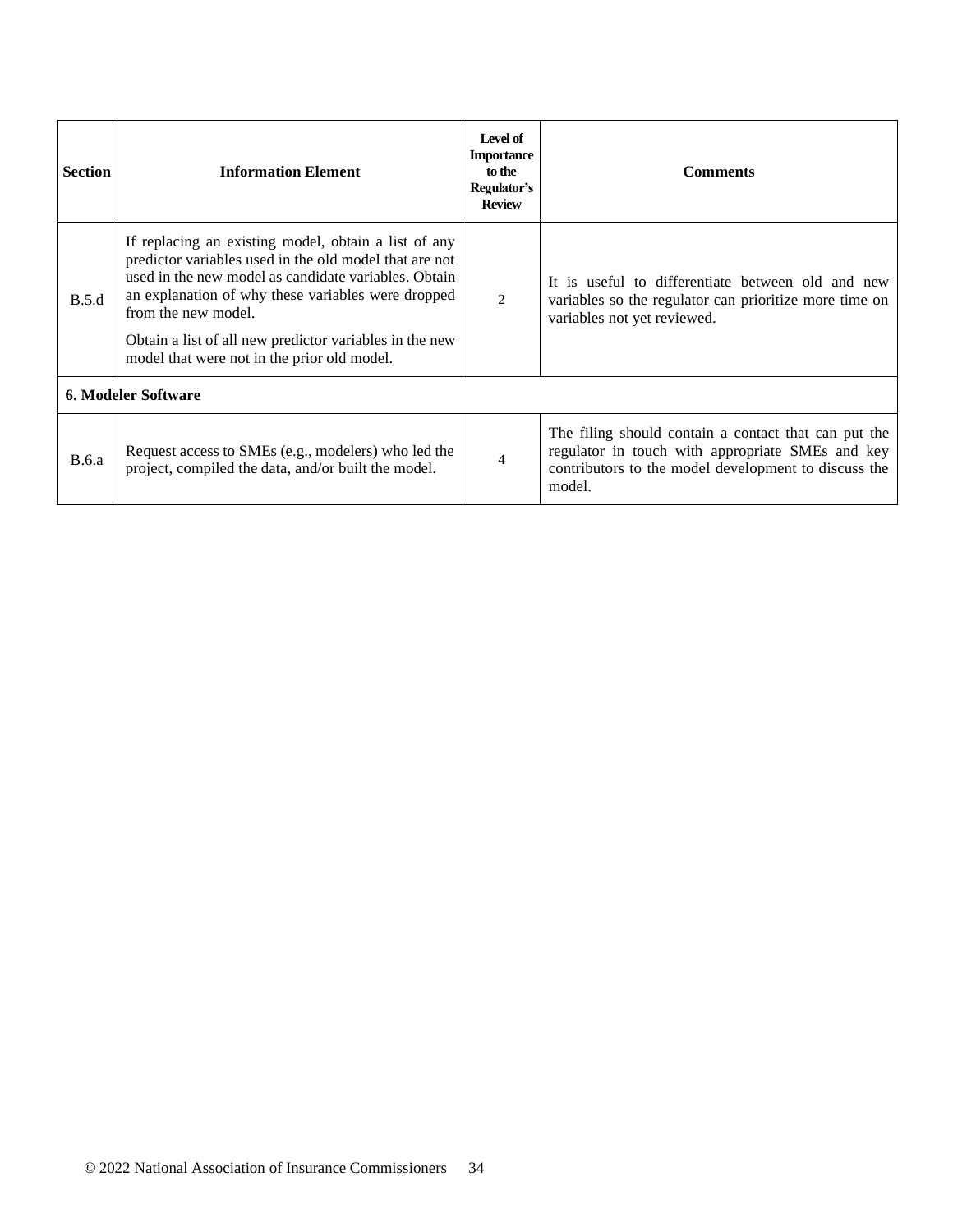# **C. THE FILED RATING PLAN**

| <b>Section</b> | <b>Information Element</b>                                                                                                                                                                                                                                                                                                                                                                                                                                                                                                                                                                                                                                          | Level of<br><b>Importance</b><br>to the<br>Regulator's<br><b>Review</b> | <b>Comments</b>                                                                                                                                                                                                                                                                                                                                                                                                                                                       |
|----------------|---------------------------------------------------------------------------------------------------------------------------------------------------------------------------------------------------------------------------------------------------------------------------------------------------------------------------------------------------------------------------------------------------------------------------------------------------------------------------------------------------------------------------------------------------------------------------------------------------------------------------------------------------------------------|-------------------------------------------------------------------------|-----------------------------------------------------------------------------------------------------------------------------------------------------------------------------------------------------------------------------------------------------------------------------------------------------------------------------------------------------------------------------------------------------------------------------------------------------------------------|
|                | 1. General Impact of Model on Rating Algorithm                                                                                                                                                                                                                                                                                                                                                                                                                                                                                                                                                                                                                      |                                                                         |                                                                                                                                                                                                                                                                                                                                                                                                                                                                       |
| C.1.a          | In the actuarial memorandum or explanatory<br>memorandum, for each model and sub-model<br>(including external models), look for a narrative that                                                                                                                                                                                                                                                                                                                                                                                                                                                                                                                    | $\mathbf{1}$                                                            | The "role of the model" relates to how the model<br>integrates into the rating plan as a whole and where the<br>effects of the model are manifested within the various<br>components of the rating plan. This is not intended as<br>an overarching statement of the model's goal, but<br>rather a description of how specifically the model<br>is used.                                                                                                               |
|                | explains each model and its role (i.e., how it was<br>used) in the rating system.                                                                                                                                                                                                                                                                                                                                                                                                                                                                                                                                                                                   |                                                                         | This item is particularly important if the role of the<br>model cannot be immediately discerned by the<br>reviewer from a quick review of the rate and/or rule<br>pages. (Importance is dependent on state requirements<br>and ease of identification by the first layer of review<br>and escalation to the appropriate review staff.)                                                                                                                                |
| C.1.b          | Obtain an explanation of how the model was used to<br>adjust the filed rating algorithm.                                                                                                                                                                                                                                                                                                                                                                                                                                                                                                                                                                            | $\mathbf{1}$                                                            | The regulator should consider asking for an<br>explanation of how the model was used to adjust the<br>rating algorithm.                                                                                                                                                                                                                                                                                                                                               |
| C.1.c          | Obtain a complete list of characteristics/variables<br>used in the proposed rating plan, including those used<br>as input to the model (including sub-models and<br>composite variables) and all other characteristics/<br>variables (not input to the model) used to calculate a<br>premium. For each characteristic/variable, determine<br>if it is only inputto the model, whether it is only a<br>separate univariate rating characteristic, or whether it<br>is both input to the model and a separate univariate<br>rating characteristic. The list should include<br>transparent descriptions (in plain language) of each<br>listed characteristic/variable. | 1                                                                       | Examples of variables used as inputs to the model and<br>used as separate univariate rating characteristics might<br>be criteria used to determine a rating tier or household<br>composite characteristic.                                                                                                                                                                                                                                                            |
|                | 2. Relevance of Variables and Relationship to Risk of Loss                                                                                                                                                                                                                                                                                                                                                                                                                                                                                                                                                                                                          |                                                                         |                                                                                                                                                                                                                                                                                                                                                                                                                                                                       |
| C.2.a          | Obtain<br>narrative<br>regarding<br>how<br>the<br>a<br>characteristics/rating variables included in the filed<br>rating plan relate to the risk of insurance loss (or<br>expense) for the type of insurance product being<br>priced.                                                                                                                                                                                                                                                                                                                                                                                                                                | 2                                                                       | The narrative should include a discussion of the<br>relevance each characteristic/rating variable has on<br>consumer behavior that would lead to a difference in<br>risk of loss (or expense). The narrative should include<br>a rational relationship to cost, and model visualization<br>plots (such as partial dependence plots, accumulated<br>local effects plots, or Shapley plots) should be<br>consistent with the expected direction of the<br>relationship. |
|                |                                                                                                                                                                                                                                                                                                                                                                                                                                                                                                                                                                                                                                                                     |                                                                         | Note: This explanation would not be needed if the<br>connection between variables and risk of loss (or<br>expense) has already been illustrated.                                                                                                                                                                                                                                                                                                                      |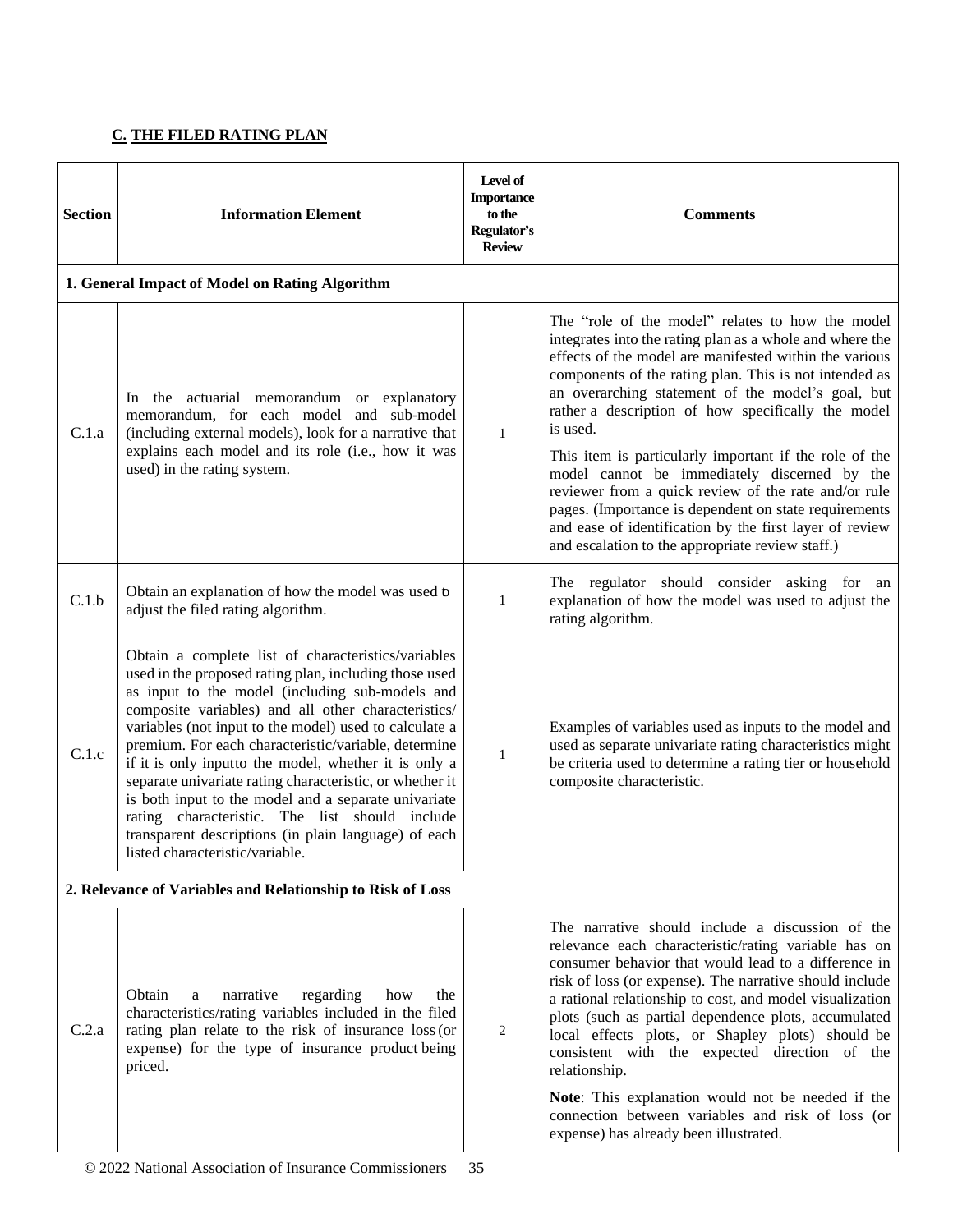| <b>Section</b> | <b>Information Element</b>                                                                                                                                                                                                                                                                                                                                             | Level of<br><b>Importance</b><br>to the<br>Regulator's<br><b>Review</b> | <b>Comments</b>                                                                                                                                                                                                                                                                                                                                                                                                              |
|----------------|------------------------------------------------------------------------------------------------------------------------------------------------------------------------------------------------------------------------------------------------------------------------------------------------------------------------------------------------------------------------|-------------------------------------------------------------------------|------------------------------------------------------------------------------------------------------------------------------------------------------------------------------------------------------------------------------------------------------------------------------------------------------------------------------------------------------------------------------------------------------------------------------|
|                | 3. Comparison of Model Outputs to Current and Selected Rating Factors                                                                                                                                                                                                                                                                                                  |                                                                         |                                                                                                                                                                                                                                                                                                                                                                                                                              |
| C.3.a          | documentation<br>and support for<br>Obtain<br>all<br>calculations, judgments, or adjustments that connect<br>the model's indicated values to the selected rates filed                                                                                                                                                                                                  | 1                                                                       | The documentation should include explanations for the<br>necessity of any such adjustments and each significant<br>difference between the model's indicated values and<br>the selected values. This applies even to models that<br>produce scores, tiers, or ranges of values for which<br>indications can be derived.                                                                                                       |
|                | in the rating plan.                                                                                                                                                                                                                                                                                                                                                    |                                                                         | Note: This information is especially important if<br>differences between model-indicated values and<br>selected values are material and/or impact one<br>consumer population more than another.                                                                                                                                                                                                                              |
| C.3.b          | For each characteristic/variable used as both inputto<br>the model (including sub-models and composite<br>variables) and as a separate univariate rating<br>characteristic, obtain a narrative regarding how each<br>characteristic/variable was tempered or adjusted to<br>account for possible overlap orredundancy in what<br>the characteristic/variable measures. | $\overline{2}$                                                          | The insurer should address this possibility or other<br>considerations; e.g., tier placement models often use<br>risk characteristics/variables that are also used<br>elsewhere inthe rating plan.<br>One way to do this would be to model the loss ratios<br>resulting from a process that already uses univariate<br>rating variables. Then the model/composite variables<br>would be attempting to explain the residuals. |
|                | 4. Responses to Data, Credibility, and Granularity Issues                                                                                                                                                                                                                                                                                                              |                                                                         |                                                                                                                                                                                                                                                                                                                                                                                                                              |
| C.4.a          | Determine what, if any, consideration was given b<br>the credibility of the output data.                                                                                                                                                                                                                                                                               | $\overline{2}$                                                          | The regulator should determine at what level of<br>granularity credibility is applied. If modeling was by<br>coverage, by form, or by peril, the company should<br>explain how these were handled when there was not<br>enough credible data by coverage, form, or peril<br>to model.                                                                                                                                        |
| C.4.b          | If the rating plan is less granular than the model,<br>obtain an explanation of why.                                                                                                                                                                                                                                                                                   | $\overline{c}$                                                          | This is applicable if the company had to combine<br>modeled output in order to reduce the granularity of the<br>rating plan.                                                                                                                                                                                                                                                                                                 |
| C.4.c          | If the rating plan is more granular than the model,<br>obtain an explanation of why.                                                                                                                                                                                                                                                                                   | $\sqrt{2}$                                                              | A more granular rating plan may imply that the<br>company had to extrapolate certain rating treatments,<br>especially at the tails of a distribution of attributes, in a<br>manner not specified by the model indications. It may<br>be necessary to extrapolate due to data availability or<br>other considerations.                                                                                                        |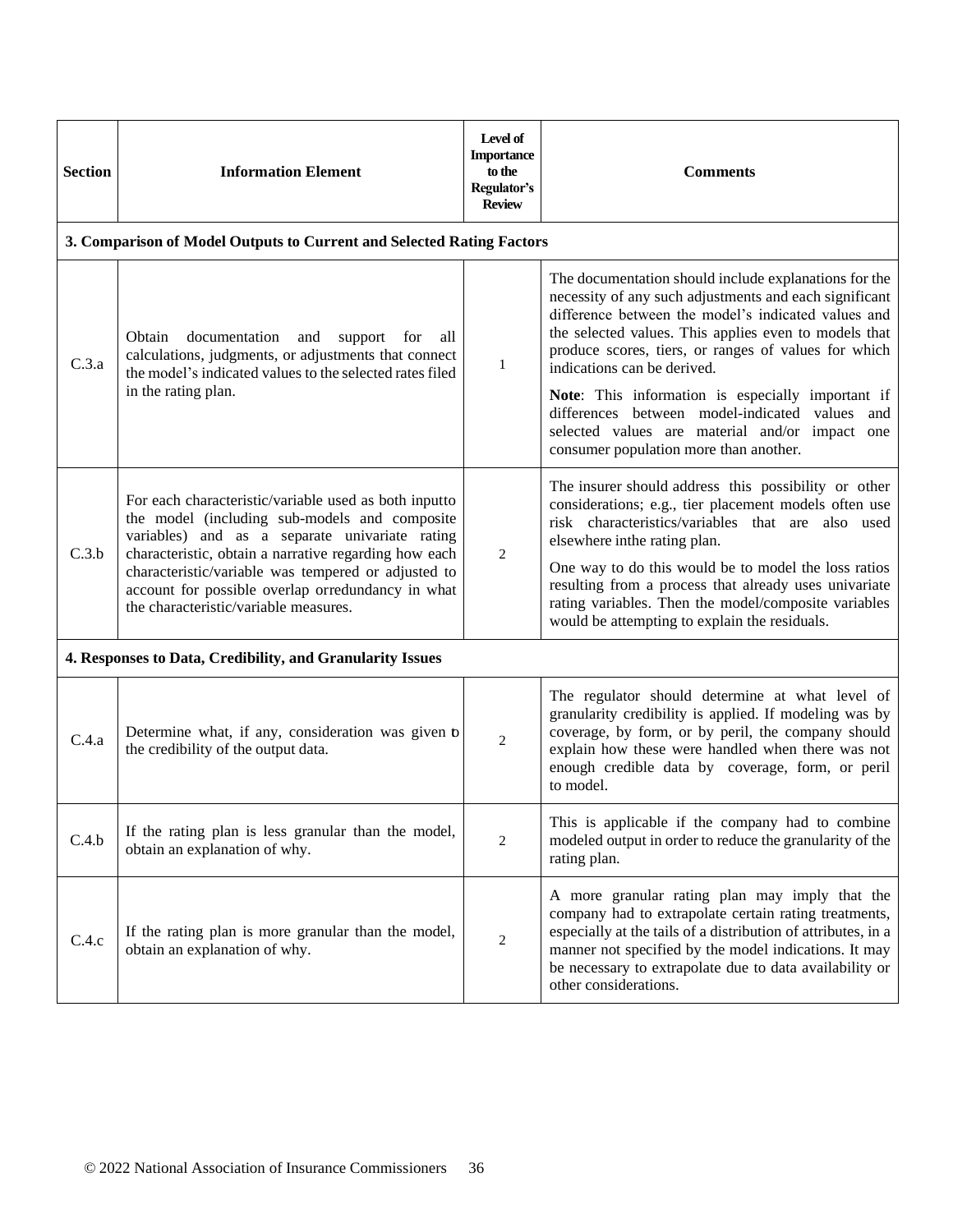| <b>Section</b> | <b>Information Element</b>                                                                                                                                                                                                                                                                                                                                                                                                                                                                                            | Level of<br><b>Importance</b><br>to the<br>Regulator's<br><b>Review</b> | <b>Comments</b>                                                                                                                                                                                                                                                                                                           |
|----------------|-----------------------------------------------------------------------------------------------------------------------------------------------------------------------------------------------------------------------------------------------------------------------------------------------------------------------------------------------------------------------------------------------------------------------------------------------------------------------------------------------------------------------|-------------------------------------------------------------------------|---------------------------------------------------------------------------------------------------------------------------------------------------------------------------------------------------------------------------------------------------------------------------------------------------------------------------|
|                | <b>5. Definitions of Rating Variables</b>                                                                                                                                                                                                                                                                                                                                                                                                                                                                             |                                                                         |                                                                                                                                                                                                                                                                                                                           |
| C.5.a          | Obtain a narrative regarding adjustments made to<br>model output (e.g., transformations, binning and/or<br>categorizations). If adjustments were made, obtain the<br>name of the characteristic/variable and a description<br>of the adjustment.                                                                                                                                                                                                                                                                      | $\overline{c}$                                                          | If rating tiers or other intermediate rating categories are<br>created from model output, the rate and/or rule pages<br>should present these rating tiers or categories. The<br>company should provide an explanation of how model<br>output was translated into these rating tiers or<br>intermediate rating categories. |
|                | <b>6. Supporting Data</b>                                                                                                                                                                                                                                                                                                                                                                                                                                                                                             |                                                                         |                                                                                                                                                                                                                                                                                                                           |
| C.6.a          | Obtain aggregated state-specific, book-of-business-<br>specific univariate historical experience data,<br>separately for each year included in the model,<br>consisting of loss ratio or pure premium relativities<br>and the data underlying those calculations for each<br>category of model output(s) proposed to be used<br>within the rating plan. For each data element, obtain<br>an explanation of whether it is raw or adjusted and, if<br>the latter, obtain a detailed explanation for the<br>adjustments. | $\overline{4}$                                                          | For example, were losses developed/undeveloped,<br>trended/untrended, capped/uncapped, etc.?<br>Univariate indications should not necessarily be used<br>to override more sophisticated multivariate indications.<br>However, they do provide additional context and may<br>serve as a useful reference.                  |
|                | <b>7. Consumer Impacts</b>                                                                                                                                                                                                                                                                                                                                                                                                                                                                                            |                                                                         |                                                                                                                                                                                                                                                                                                                           |
| C.7.a          | Obtain a listing of the top five rating variables that<br>contribute the most to large swings in renewal<br>premium, both as increases and decreases, as well as<br>the top five rating variables with the largest spread of<br>impact for both new and renewal business.                                                                                                                                                                                                                                             | $\overline{4}$                                                          | These rating variables may represent changes to rating<br>factors, be newly introduced to the rating plan, or have<br>been removed from the rating plan.                                                                                                                                                                  |
| C.7.b          | Determine if the company performed sensitivity<br>testing to identify significant changes in premiumdue<br>to small or incremental change in a single risk<br>characteristic. If such testing was performed, obtain a<br>narrative that discusses the testing and provides the<br>results of that testing.                                                                                                                                                                                                            | 3                                                                       | One way to see sensitivity is to analyze a graph of each<br>risk characteristic's/variable's average fitted model<br>prediction. Look for significant variation between the<br>average fitted model predictions for adjacent rating<br>variable levels and evaluate if such variation is<br>reasonable and credible.      |
| C.7.c          | For the proposed filing, obtain the impacts on<br>renewal business, and describe the process used by<br>management, if any, to mitigate those impacts.                                                                                                                                                                                                                                                                                                                                                                | 2                                                                       | Some mitigation efforts may substantially weaken the<br>connection between premium and expected loss and<br>expense and, hence, may be viewed as unfairly<br>discriminatory by some states.                                                                                                                               |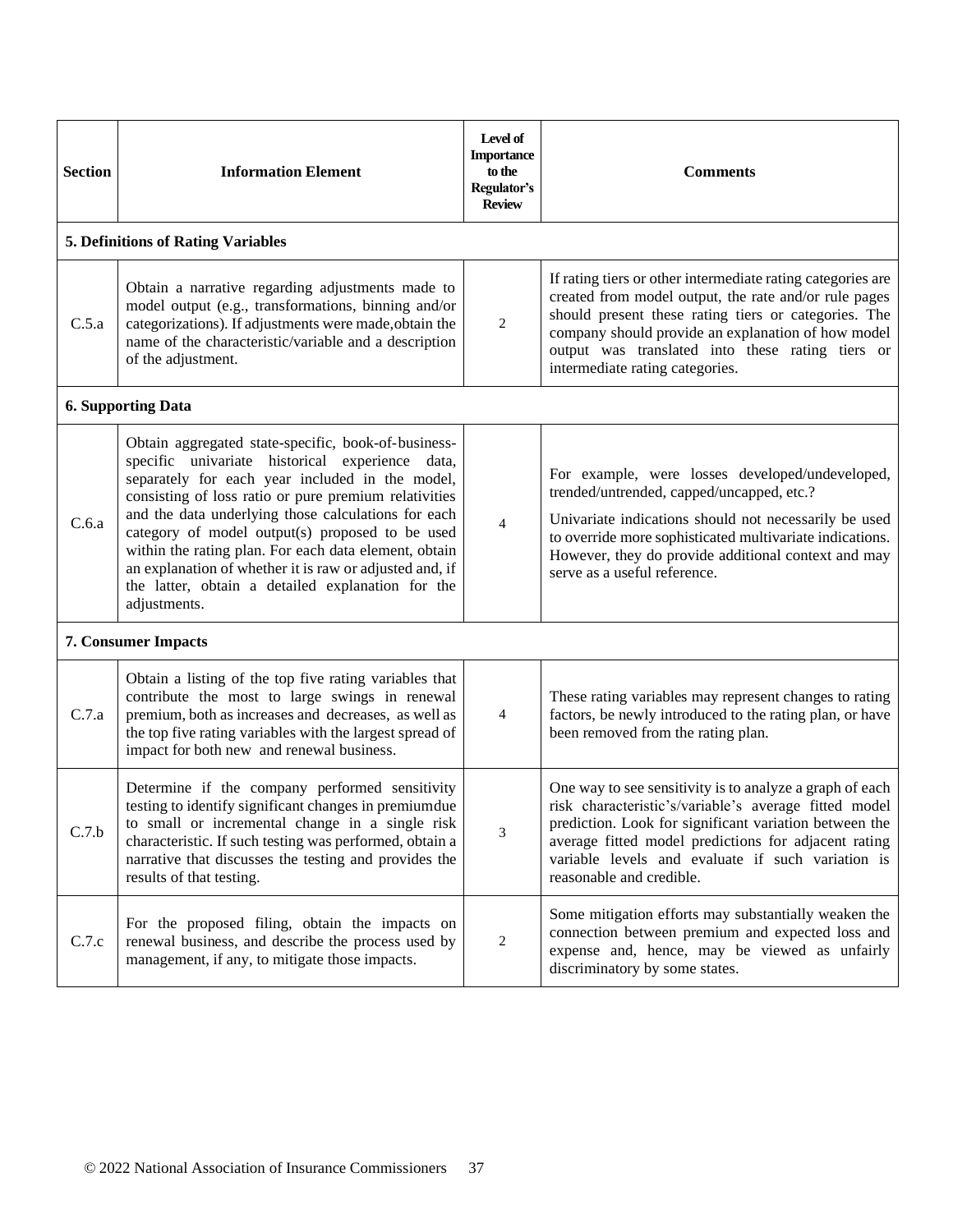| <b>Section</b> | <b>Information Element</b>                                                                                                                                                                                                                                                                                   | Level of<br><b>Importance</b><br>to the<br>Regulator's<br><b>Review</b> | <b>Comments</b>                                                                                                                                                                                                                                                                                                                                                                                                                     |
|----------------|--------------------------------------------------------------------------------------------------------------------------------------------------------------------------------------------------------------------------------------------------------------------------------------------------------------|-------------------------------------------------------------------------|-------------------------------------------------------------------------------------------------------------------------------------------------------------------------------------------------------------------------------------------------------------------------------------------------------------------------------------------------------------------------------------------------------------------------------------|
| C.7.d          | disruption/dislocation analysis<br>Obtain a rate                                                                                                                                                                                                                                                             |                                                                         | The analysis should include the largest dollar and<br>percentage impacts arising from the filing, including<br>the impacts arising specifically from the adoption of the<br>model or changes to the model as they translate into the<br>proposed rating plan.                                                                                                                                                                       |
|                | demonstrating the distribution of percentage and/or<br>dollar impacts on renewal business (created by<br>rerating the current book of business) and sufficient<br>information to explain the disruptions to individual<br>consumers.                                                                         | $\overline{2}$                                                          | While the default request would typically be for the<br>distribution/dislocation of impacts at the overall filing<br>level, the regulator may need to delve into the more<br>granular variable-specific effects of rate changes if<br>there is concern about particular variables having<br>extreme or disproportionate impacts, or significant<br>impacts that have otherwise yet to be substantiated.                             |
|                |                                                                                                                                                                                                                                                                                                              |                                                                         | See Appendix D for an example of a disruption<br>analysis.                                                                                                                                                                                                                                                                                                                                                                          |
| C.7.e          | Obtain exposure distributions for the model's output<br>variables and show the effects of rate changes at<br>granular and summary levels, including the overall<br>impact on the book of business.                                                                                                           | $\mathfrak{Z}$                                                          | See Appendix D for an example of an exposure<br>distribution.                                                                                                                                                                                                                                                                                                                                                                       |
|                |                                                                                                                                                                                                                                                                                                              |                                                                         | Some examples of "static" policy characteristics are<br>prior carrier tenure, prior carrier type, prior liability<br>limits, claim history over past X years, or lapse of<br>coverage. These are specific policy characteristics<br>usually set at the time new business is written, used to<br>create an insurance score or to place the business in a<br>rating/underwriting tier, and often fixed for the life of<br>the policy. |
| C.7.f          | Identify policy characteristics, used as input to a<br>model or sub-model, that remain "static" over a<br>policy's lifetime versus those that will be updated<br>periodically. Obtain a narrative on how the company<br>handles policy characteristics that are listed as<br>"static," yet change over time. | 3                                                                       | The reviewer should be aware of, and possibly<br>concerned about, how the company treats an insured<br>over time when the insured's risk profile based on<br>"static" variables changes over time, but the rate<br>charged, based on a new business insurance score or<br>tier assignment, no longer reflect the insured's true and<br>current risk profile.                                                                        |
|                |                                                                                                                                                                                                                                                                                                              |                                                                         | A few examples of "non-static" policy characteristics<br>are age of driver, driving record, and credit information<br>(FCRA-related). These are updated automatically by<br>the company on a periodic basis, usually at renewal,<br>with or without the policyholder explicitly informing<br>the company.                                                                                                                           |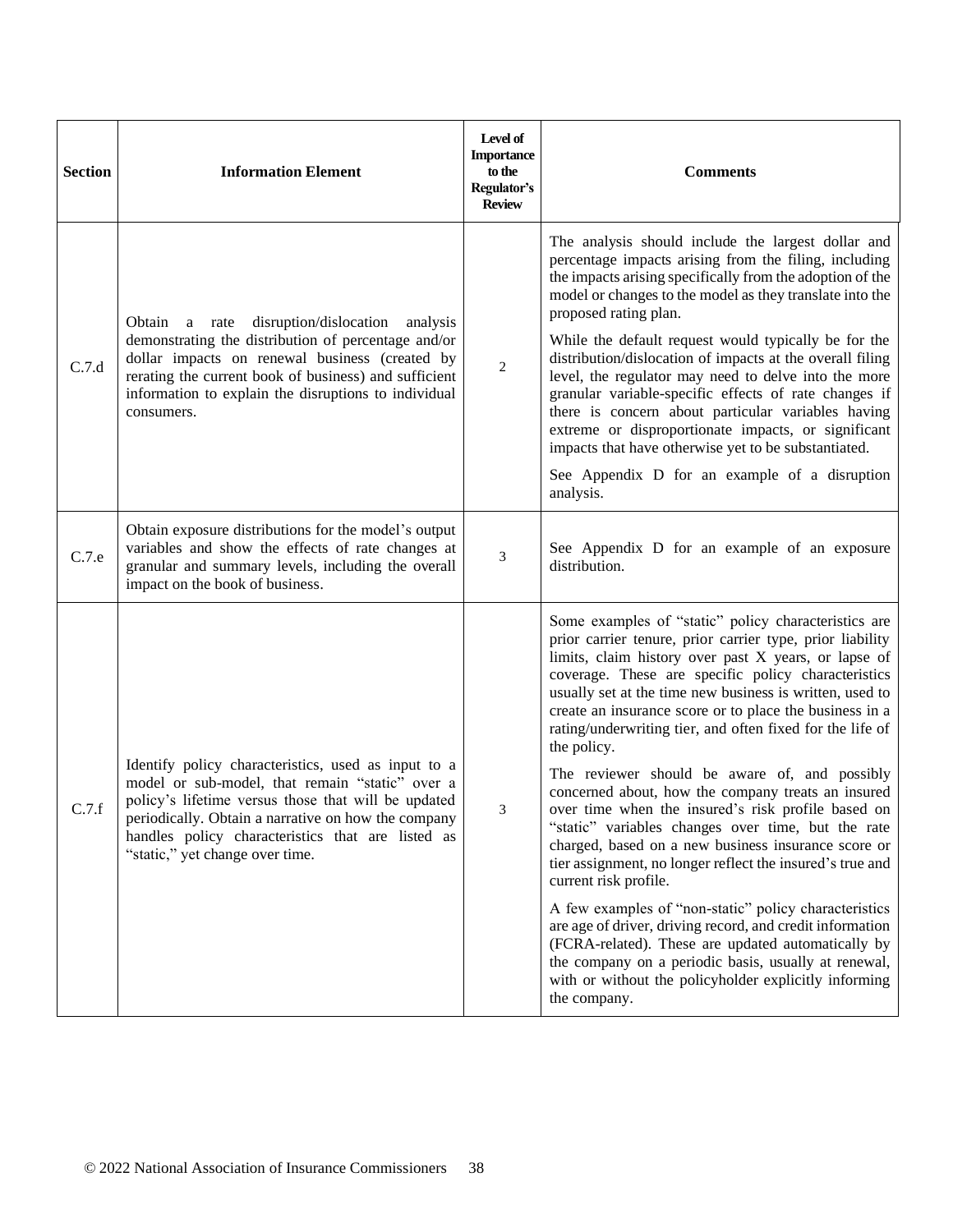| <b>Section</b>                                   | <b>Information Element</b>                                                                                                                                                                                                                   | Level of<br><b>Importance</b><br>to the<br>Regulator's<br><b>Review</b> | <b>Comments</b>                                                                                                                                                                                                                                                                                                                                                                                                                                                                                                                   |  |
|--------------------------------------------------|----------------------------------------------------------------------------------------------------------------------------------------------------------------------------------------------------------------------------------------------|-------------------------------------------------------------------------|-----------------------------------------------------------------------------------------------------------------------------------------------------------------------------------------------------------------------------------------------------------------------------------------------------------------------------------------------------------------------------------------------------------------------------------------------------------------------------------------------------------------------------------|--|
| C.7.g                                            | Obtain a means to calculate the rate charged a<br>consumer.                                                                                                                                                                                  | 3                                                                       | The filed rating plan should contain enough<br>information for a regulator to be able to validate policy<br>premium. However, for a complex model or rating<br>plan, a score or premium calculator via Excel or similar<br>means would be ideal, but this could be elicited on a<br>case-by-case basis. The ability to calculate the rate<br>charged could allow the regulator to perform sensitivity<br>testing when there are small changes to a risk<br>characteristic/variable. Note: This information may be<br>proprietary. |  |
|                                                  |                                                                                                                                                                                                                                              |                                                                         | For the rating plan, the rate order of calculation rule<br>may be sufficient. However, it may not be feasible for<br>a regulator to get all the input data necessary to<br>reproduce a model's output. Credit and telematics<br>models are examples of model types where model<br>output would be readily available, but the input would<br>not be readily available to the regulator.                                                                                                                                            |  |
| C.7.h                                            | In the filed rating plan, be aware of any non-<br>insurance data used as input to the model (customer-<br>provided or other). In order to respond to consumer                                                                                | $\mathbf{1}$                                                            | If the data is from a third-party source, the company<br>should provide information on the source. Depending<br>on the nature of the data, it may need to be documented<br>with an overview of who owns it.                                                                                                                                                                                                                                                                                                                       |  |
|                                                  | inquiries, it may be necessary to inquire as to how<br>consumers can verify their data and correct errors.                                                                                                                                   |                                                                         | The topic of consumer verification may also need to be<br>addressed, including how consumers can verify their<br>data and correct errors.                                                                                                                                                                                                                                                                                                                                                                                         |  |
|                                                  | 8. Accurate Translation of Model into a Rating Plan                                                                                                                                                                                          |                                                                         |                                                                                                                                                                                                                                                                                                                                                                                                                                                                                                                                   |  |
| C.8.a                                            | Obtain sufficient information to understand how the<br>model outputs are used within the rating system and<br>to verify that the rating plan's manual, in fact, reflects<br>the model output and anyadjustments made to the<br>model output. | $\mathbf{1}$                                                            | The regulator can review the rating plan's manual to<br>see that modeled output is properly reflected in the<br>manual's rules, rates, factors, etc.                                                                                                                                                                                                                                                                                                                                                                              |  |
| 9. Efficient and Effective Review of Rate Filing |                                                                                                                                                                                                                                              |                                                                         |                                                                                                                                                                                                                                                                                                                                                                                                                                                                                                                                   |  |
| C.9.a                                            | Establish procedures to efficiently review ratefilings<br>and models contained therein.                                                                                                                                                      | 1                                                                       | "Speed to market" is an important competitive concept<br>for insurers. Although the regulator needs to<br>understand the rate filing before accepting the rate<br>filing, the regulator should not request information that<br>does not increase his/her understanding of the rate<br>filing.                                                                                                                                                                                                                                     |  |
|                                                  |                                                                                                                                                                                                                                              |                                                                         | The regulator should review the state's rate filing<br>review process and procedures to ensure that they are<br>fair and efficient.                                                                                                                                                                                                                                                                                                                                                                                               |  |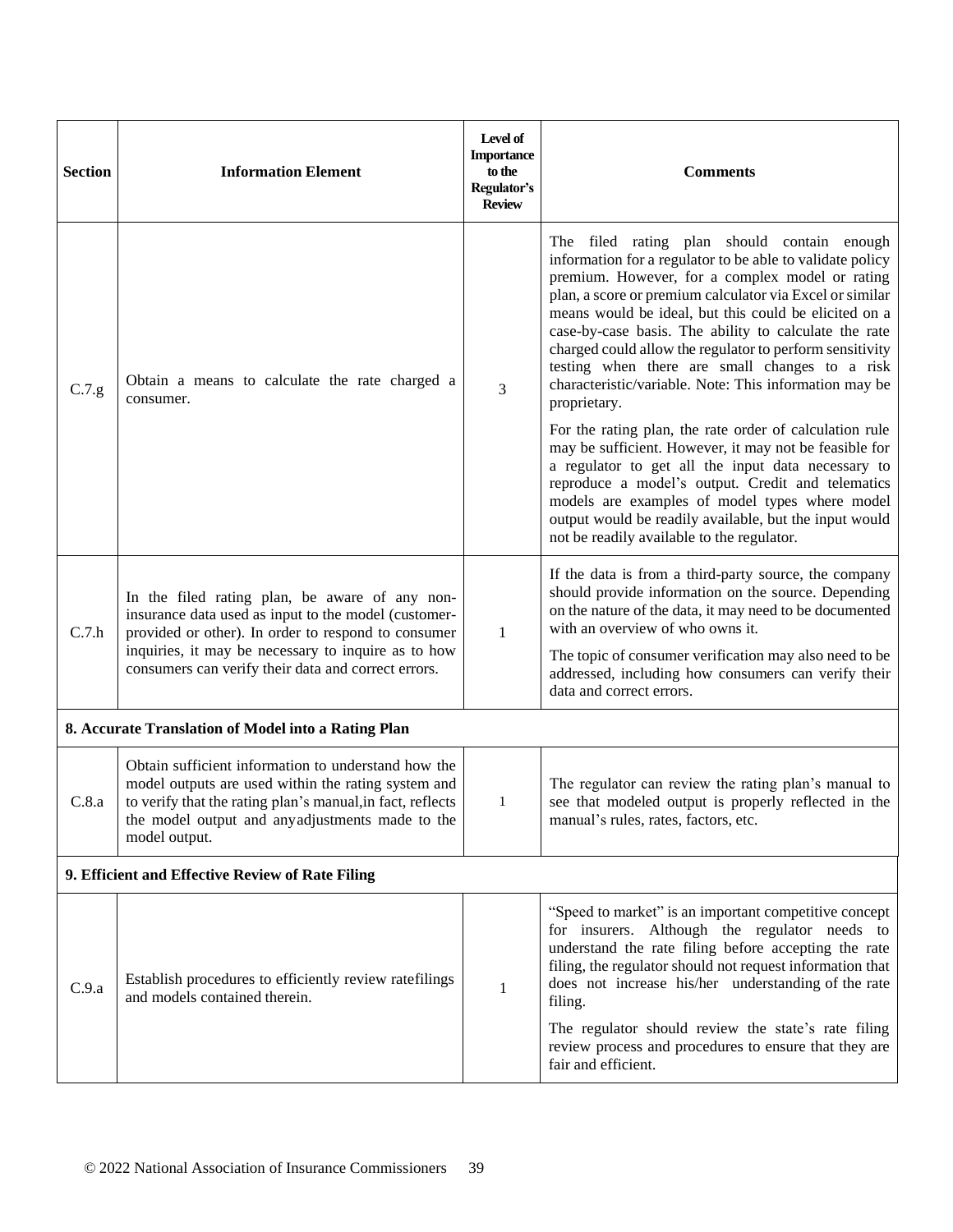| <b>Section</b> | <b>Information Element</b>                                                                                                                                                   | Level of<br><b>Importance</b><br>to the<br>Regulator's<br><b>Review</b> | <b>Comments</b>                                                                                                                                                                                                                                                                                                                                                                                                                                   |
|----------------|------------------------------------------------------------------------------------------------------------------------------------------------------------------------------|-------------------------------------------------------------------------|---------------------------------------------------------------------------------------------------------------------------------------------------------------------------------------------------------------------------------------------------------------------------------------------------------------------------------------------------------------------------------------------------------------------------------------------------|
| C.9.b          | Be knowledgeable of state laws and regulations in<br>order to determine if the proposed rating plan (and<br>models) are compliant with state laws and/or<br>regulations.     | 1                                                                       | This is a primary duty of state insurance regulators. The<br>regulator should be knowledgeable of state laws and<br>regulations and apply them to a rate filing fairly and<br>efficiently. The regulator should pay special attention<br>to prohibitions of unfair discrimination.                                                                                                                                                                |
| C.9.c          | Be knowledgeable of state laws and regulations in<br>order to determine if any information contained inthe<br>rate filing (and models) should be treated as<br>confidential. | $\mathbf{1}$                                                            | The regulator should be knowledgeable of state laws<br>and regulations regarding confidentiality of rate filing<br>information and apply them to a rate filing fairly and<br>efficiently. Confidentiality of proprietary information<br>is key to innovation and competitive markets.                                                                                                                                                             |
| C.9.d          | Obtain complete documentation that would allow<br>future audits of model predictions.                                                                                        | $\mathbf{1}$                                                            | should provide<br>The<br>comprehensive<br>company<br>documentation of the rating algorithm such that a rate<br>be reproduced for any theoretical risk.<br>can<br>Comprehensive documentation could be provided as<br>one of the following: a complete set of tree diagrams, a<br>set of if-else logic statements that represents the trees,<br>or a table showing every possible combination of risk<br>characteristics and the final prediction. |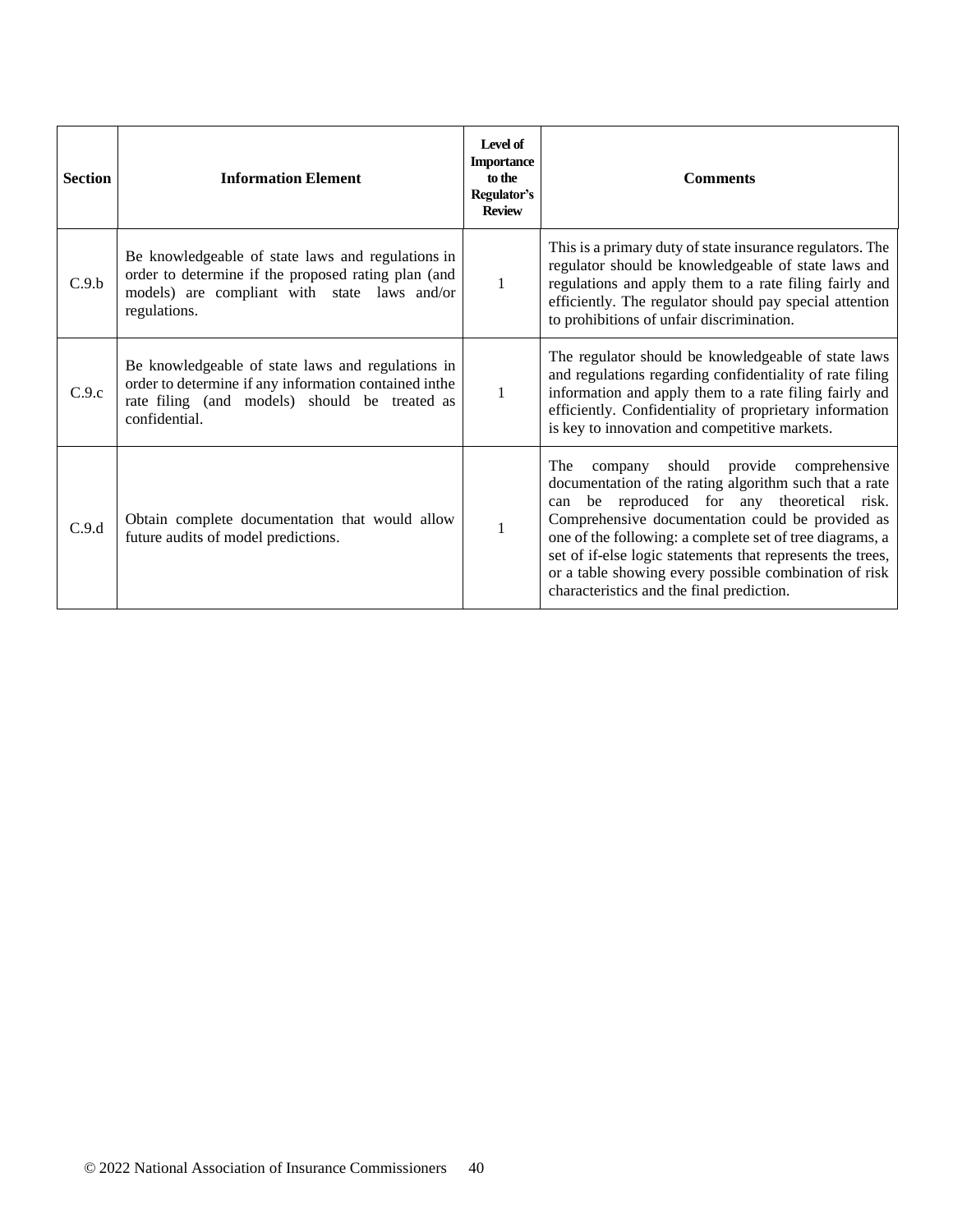### **RANDOM FOREST GLOSSARY OF TERMS**

**Accumulated Local Effects Plots:** A type of interpretability plot. Accumulated local effects (ALE) plots calculate smaller, incremental changes in the feature effects. ALE shows the expected and centered effects of a variable.

**Bagged Trees:** An ensemble of trees where each tree is based on a "bootstrap aggregated" sample.

**Branch:** A connection on a decision tree between a parent node and a child node. A relationship based on a predictor variable is checked at each node, determining which branch applies.

**Candidate Variables:** The variables specified by the modeler to be used within the full model. The random variable selection by a Random Forest means that component trees might only use a subset of these variables in each tree.

**Child Node:** The node below a parent node. The child node is the result of a split that occurs based on a predictor variable. The node above the child node, which is where the split occurred resulting in the creation of the child nodes, is called the parent note. There is one parent node for every child node. The root node is the only node that is not a child node.

**Component Tree:** An individual tree within an approach based on an ensemble of trees, such as Random Forest or gradient boosting machine.

**Deviance:** A measure of model fit. Deviance is based on the difference between the log-likelihood of the saturated model and the log-likelihood of the proposed model being evaluated. Smaller values of deviance demonstrate that a model's predictions fit closer to actual. Deviance on training data will always decrease as model complexity increases.

**Hyperparameter:** A model hyperparameter is a model setting specified by the modeler that is external to the model and whose value cannot be estimated from data.

**Node:** A point on a decision tree. Nodes are either root nodes (the top node), leaf nodes (a terminal node at which point no further splitting occurs), or an internal node that appears in the middle of the tree while splitting is still taking place.

**Out-of-Bag Error:** Error calculated for observations based on the trees that did not include them in the set of training observations. Out-of-Bag Error is calculable when bootstrapping is used to generate different datasets for each component tree in an ensemble tree method.

**Parent Node:** The node above a child node. The parent node is where a split occurs based on a predictor variable. The nodes below the parent node, which are a direct result of the parent node's split, are called child nodes. There are typically two child nodes for every parent node. Terminal nodes cannot be parent nodes.

**Partial Dependence Plots:** A type of interpretability plot. The partial dependence plot computes the marginal effect of a given variable on the prediction.

**Pruning:** The process of scaling back a tree to reduce its complexity. This results in trees with fewer branches and terminal nodes appearing higher on the tree. Pruning is more common on models built on a single decision tree rather than on ensemble models such as Random Forests or gradient boosting machines.

**Random Forest:** An ensemble of trees where each tree is based on a bootstrap aggregated sample, and each split is based on a random sample of the candidate variables.

**Root Node:** The first (top) node in a decision tree. This node contains the entire set of data used by the tree as no splits have occurred yet.